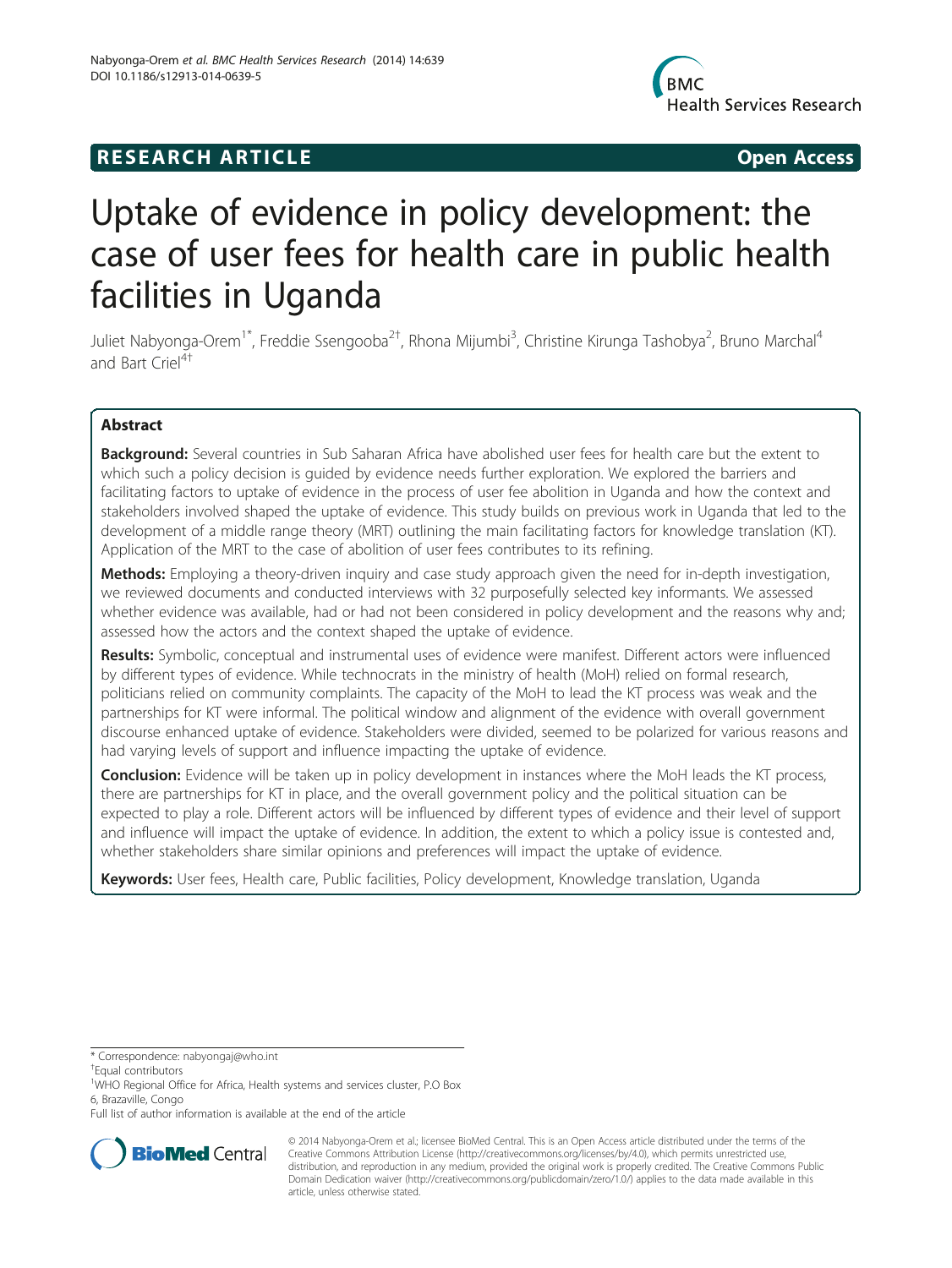# Background

User fees for health care have been debated for well over a decade. Though some researchers have argued that they improve the quality of care, and subsequently utilization [[1,2](#page-17-0)], others have pointed out negative effects such as deterring access to care, failure to realize meaningful financial contributions, and lack of visible improvements in quality [[3,4](#page-17-0)]. In an effort to improve access to health services, several low income countries (LICs) have abolished user fees [[5,6](#page-17-0)], but the results in the medium- to long-term have been mixed. Some countries have reported increased utilization, whereas others have reported a reduction in utilization and deteriorating quality of health services [\[7,8](#page-17-0)]. Designing successful reforms is not easy, and questions as to why results are mixed continue to be explored. Some scholars have highlighted the need for; paying careful attention to the process of designing reforms, evidence-based decision making and obtaining comprehensive evidence prior to the design process [\[9,10\]](#page-17-0). The definition of what evidence is and how much of it is enough also continues to be debated with researchers and academics expressing preference for peer-reviewed research [\[11\]](#page-17-0). However, some researchers have stated that, in the case of developing countries, evidence is much broader, consisting of monitoring reports, experience, and know how [\[12\]](#page-17-0). Bowen Zwi et al. also defined evidence broadly to encompass research, opinion and views of individuals or groups, results of consultative processes and published reports and documents [[13](#page-17-0)]. Lomas et al. on the other hand argues that evidence concerns facts which may be actual or asserted and these may be known through experience or observation[\[14](#page-17-0)]. Scholars have further emphasized the importance of integrating research evidence and other types of policy relevant evidence, especially that which is considered as evidence by policy makers and stakeholders, without prioritizing one over the other but as complimentary input into policy development[\[15](#page-17-0)-[17](#page-17-0)]. In this paper, we define evidence broadly to encompass published and unpublished research, routine monitoring reports, community complaints, clinician observations, and population-based surveys.

The policy-making process is influenced by several factors evidence being just one of them. Political processes, economic considerations, institutions, cultural issues and societal values all impact on health policy development [[18,19](#page-17-0)]. Furthermore, the role of stakeholders in KT has been highlighted. Stakeholders are defined as individuals or institutions which are affected by the policy change, directly influence it, or have an interest in the outcome even when not directly involved [\[20](#page-17-0)]. The roles they play, their level of influence, interactions among them and their interest in a given issue, do impact the uptake of evidence [\[21,22](#page-17-0)].

In the past, the uptake of evidence has been restricted to instances in which the evidence led directly to development of a policy, a strategy or a guideline, but scholars have shown different ways in which evidence can be used. Evidence may be used to support a position that is already taken (symbolic use), to inform discussions and debate about a topical issue (conceptual use), or used to actually create guidelines or change practice directly (instrumental use) [\[23,24](#page-17-0)]. In this article, we consider symbolic, conceptual, and instrumental use as forms of evidence uptake. Much has been published on the effects of user fees on health care, but there is a dearth of literature on how much evidence guides decision making in such a reform.

In this paper, we look at the uptake of evidence in policy development, referred to as knowledge translation (KT), with specific reference to the abolition of user fees for health care in public facilities in Uganda. We use the term KT as defined by the Canadian Institute of Health Services Research: "a dynamic and iterative process that includes synthesis, dissemination, exchange, and ethically sound application of knowledge to improve health, provide more effective health services and products, and strengthen the health care system" [\[25](#page-17-0)]. We define policies as decisions made by those with responsibility for a given policy arena [[26](#page-17-0)].This study is part of a bigger study that seeks to enhance our understanding of how we can improve uptake of evidence in health policy development in Uganda. Previous work led to the development of a Middle Range Theory (MRT) outlining the main facilitating factors for translating evidence into policy [[27\]](#page-17-0). MRTs are defined as "theories that lie between the minor but necessary working hypotheses (…) and the all-inclusive systematic efforts to develop a unified theory that will explain all the observed uniformities of social behavior, social organization, and social change" [[28\]](#page-17-0). Our initial MRT detailing facilitating factors to the uptake of evidence was constructed around three elements that seemed particularly important in Uganda namely; the characteristics of the evidence, strengthened ministry of health (MoH) institutional capacity to lead the KT process and, existence of KT partnerships. Our MRT states the following:

# "High-quality and contextualized evidence will be taken up in policies so as to lead to evidence-informed policies in instances where the MoH leads the KT process and there are partnerships for KT in place.

Evidence must be of high quality, contextualised, provide economically feasible recommendations, and produced in a timely manner by credible researchers. Use of local researchers is helpful but there is a need to separate the roles of researchers and policy makers. KT requires strengthened MoH institutional capacity to lead the KT process. Institutionalized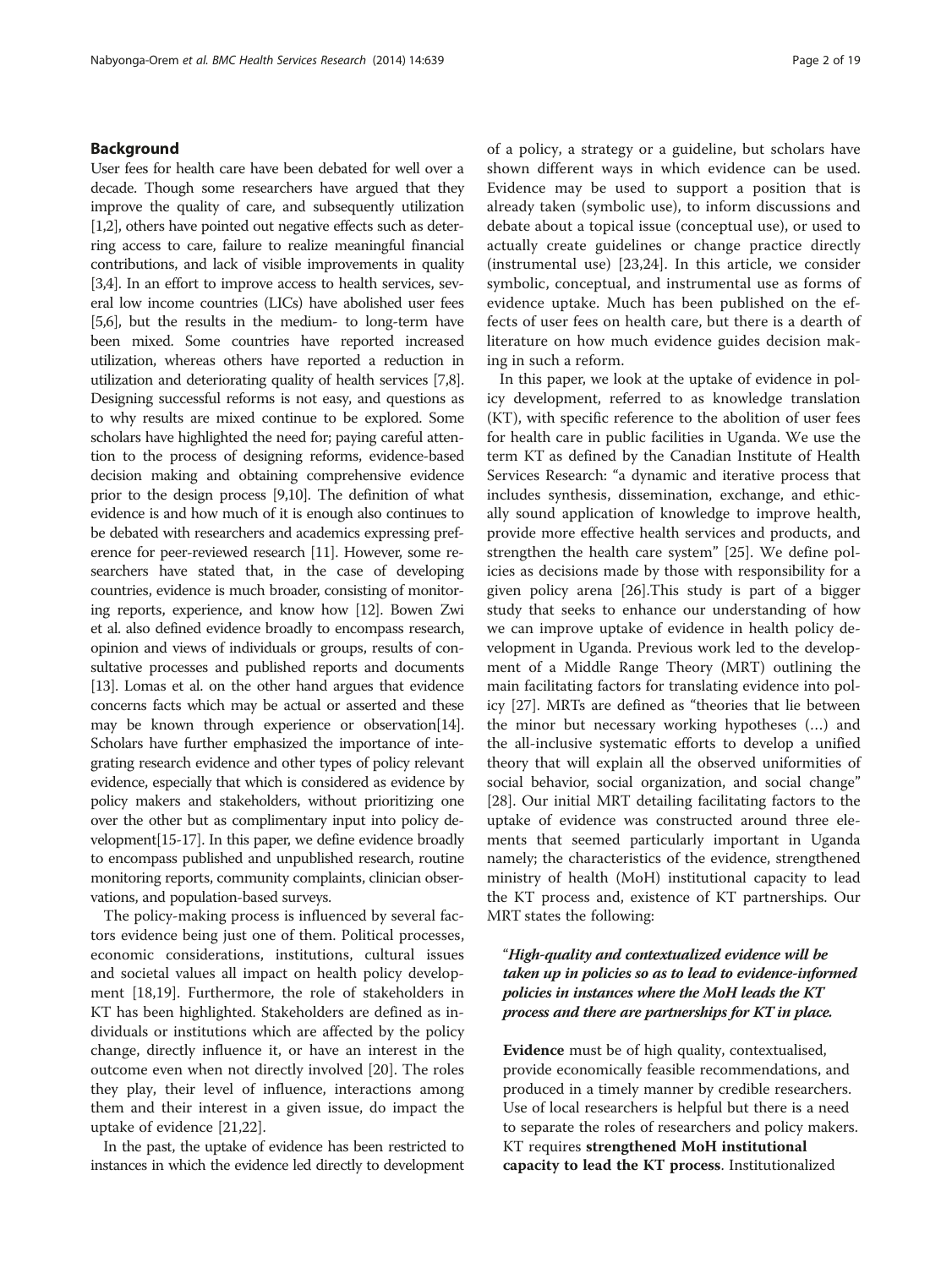platforms for engagement between researchers and policymakers including civil society need to be in place, and mechanisms to coordinate evidence generation and synthesis need to be mainstreamed within the MoH. Policy makers need to be better at knowledge management and the policy-making process needs to be minimally bureaucratic.

Partnerships for KT need to be in place where all stakeholders are involved throughout the process right from evidence generation to application in order to improve trust and build interest. Communities need involvement in evidence generation and KT as well.

# These contribute to more ownership, adoption and better application of evidence"[[27](#page-17-0)].

This MRT was developed on the basis of literature review and validated through interviews with policy actors in Uganda without reference to a given research project and policy outcome. The extent to which the facilitating factors are valid in other settings needs to be tested on specific policy case studies.

#### Selection of the case

The selection of the case we report in this study was guided by our initial MRT on KT [[29](#page-18-0)]. The case on abolition of user fees seemed likely to predict contrasting results given the nature of the policy. Contandriopoulos et al. note that the characteristics of the policy have an impact on how stakeholders and policy makers consider evidence in the policy development process [[30](#page-18-0)]. Whether the issue is polarizing that is, it is likely to cause fragmentation (high polarisation) among the actors involved given their positions on the issue under consideration, whether it is highly salient in that will attract a lot of attention and whether actors are familiar with the issue and as such it gains prominence on the agenda [[30\]](#page-18-0). In addition, Moat et al. point out the need to understand how the context in which evidence is produced, the issues it addresses and issue-context resonance influence on the producers and users of evidence[[17](#page-17-0)]. Regarding the context, the government policy making structures involved in policy making and the extent to which they are involving, the characteristics of political actors whether they stand to win or lose given the policy choices made and societal values, will impact on how evidence is viewed and taken up in policy development [[17](#page-17-0)].

In the case of abolition of user fees, there were issuecontext resonance factors that would impact the uptake of evidence. Polarisation tendency were eminent in that the actors were divided. For example, the World Bank (WB) was in for retention of user fees based on their concern to ensure loan sustainability, while the government was keen to address hindrances to realization of PEAP objectives, user fees for health care being one of them. It was a salient issue given that it is a social policy which directly concerns peoples' welfare and this engenders a political currency reflected in popular support. Regarding context, Moat & Abelson in their analysis of the influence of institutions in the decision to abolish user fees in Uganda, concluded that "Big man" presidentialism and clientelism thwarted the role of formal institutions [\[31](#page-18-0)] indicating an exclusive policy making process. In this regard, the scientific rigor of the evidence may not be central in the decision making process.

### Background to the case study

The background to this study was described previously [[8\]](#page-17-0). The policy process concerning user fees occurred within a given context, which impacted the decisions that were made. The period between the late 80s and early 90s was characterized by processes at both the global and national level that had a direct influence on the user fee policy. For example, the late 80s saw the global push of communities to take charge of their own health through the "self-help" drive, and subsequently the introduction of the Bamako Initiative schemes, which encouraged communities to contribute to the cost of health care [\[32,33](#page-18-0)]. At the local level, the country was just emerging from a civil war and the health care system needed rebuilding. The health sector reform programme developed at that time was unaffordable to the government, and potential donors expressed reservations due to the high cost required for its implementation. As one of the conditions for a loan to implement the programme, the WB proposed user fees, arguing that they would be key to ensuring sustainability. In addition, structural adjustment policies called for the subsidization of public service provisions by communities [\[34\]](#page-18-0). A second major event was decentralization. In order to bring services closer to the people, the country undertook decentralization reform in the early 90s, redefining roles and responsibilities between the central level and local governments (districts). The Local Government Act [[35\]](#page-18-0) allowed districts to charge fees for services they provided. Despite disagreeing with the introduction of user fees for health care at the level of parliament and the lack of an explicit policy on user fees, districts used the Local Government Act to institute their own fee systems. Implementation was patchy and poorly monitored, although some years later (in 1995), the Ministry of Health (MoH) developed guidelines [\[36\]](#page-18-0). The Highly Indebted Poor Countries (HIPC) initiative was the third main event. In the early 2000s, global actors pushed to reduce poverty in LICs. Uganda benefited from the HIPC initiative on the condition that the country invested debt relief funds into social services sectors, such as health. Uganda developed a Poverty Eradication Action Plan (PEAP) that prioritized investments in social services, including health. The country was keen to address all hindrances to the realization of the PEAP objectives, including user fees in public health facilities [[37\]](#page-18-0). The early 2000s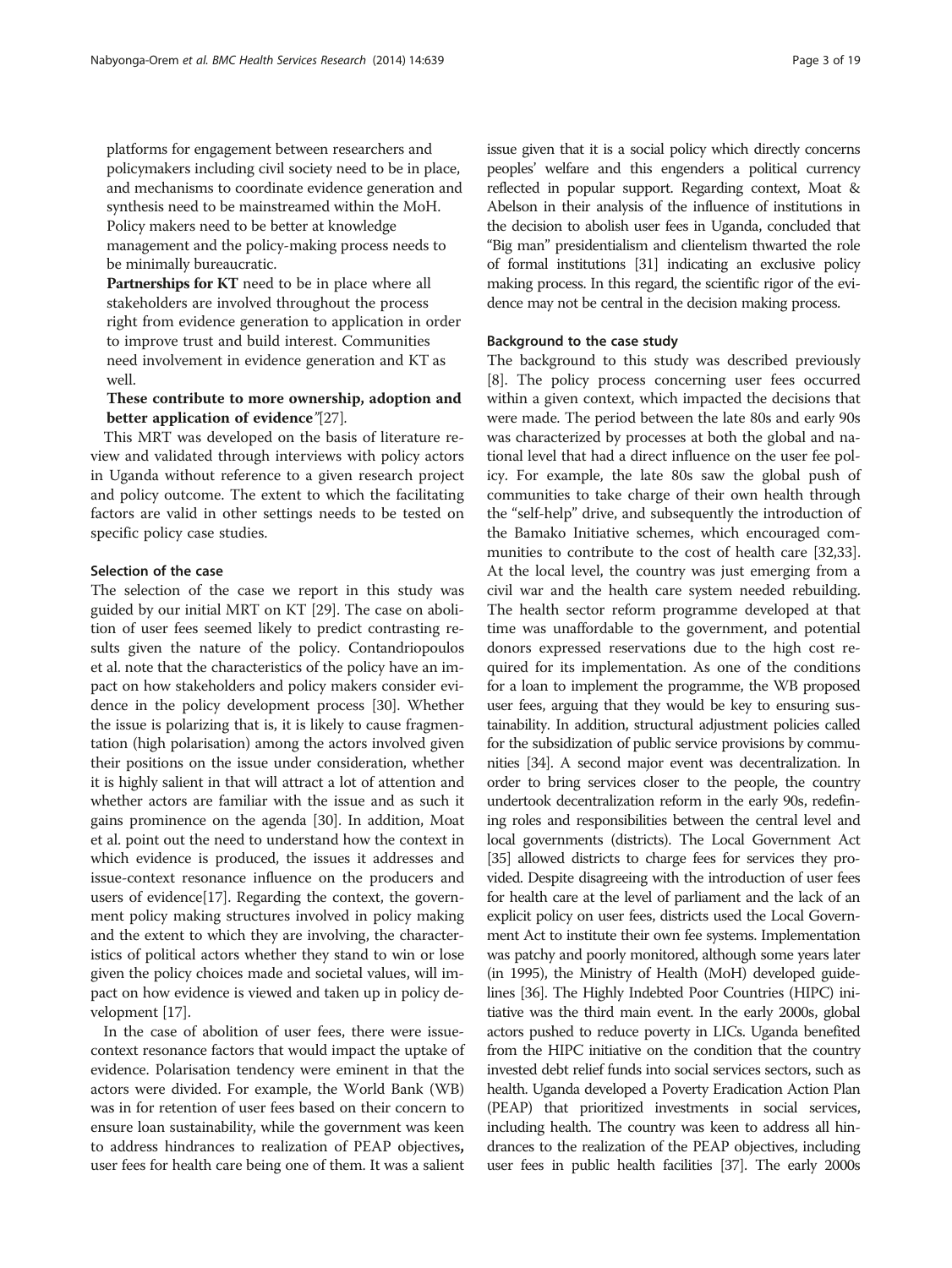again saw the creation of a Sector Wide Approach (SWAp) in the health sector arguing for the alignment of all available resources to one agreed upon Health Sector Strategic Plan (HSSP) and more harmonization among donors [\[38\]](#page-18-0). As a result, more funding was realized to support the implementation of the HSSP [\[39\]](#page-18-0).

The process leading to the abolition of user fees was characterized by protracted debates in cabinet, among technical officers in the MoH and among donors in their interactions with government without reaching a final decision. During the presidential campaigns in 2001, the President announced immediate removal of user fees for health care. Several reasons behind this decision have been hypothesized among which is, a sign of political commitment[\[40](#page-18-0)] as a strategy to secure votes given the proximity to elections [[41](#page-18-0)]; or as a response to the findings of the Uganda poverty participatory assessment (UPPA) report [\[42](#page-18-0)].

The objective of this study was to explore the place of evidence in the design of the policy to abolish user fees in public health facilities in Uganda using a case study approach. We sought to assess the barriers and facilitating factors to the uptake of evidence in the policy development and, the extent to which the previously developed MRT explains the uptake of evidence from a policymaking perspective. In addition, we studied how the context and stakeholders involved shaped the uptake of evidence, building on earlier work in Uganda which assessed the role of actors in KT [\[43](#page-18-0)]. This study is part of a bigger study in which we are consolidating a MRT on KT in Uganda through testing of the initial MRT using multiple case design [[44](#page-18-0)]. Eventually, the application of this MRT to concrete, selected health policy cases in an iterative manner will contribute to refining and enriching the previously developed MRT.

# Methods

# Over all methodological approach Theory-driven inquiry

We adopted the theory-driven inquiry approach, which starts from the assumption that actors involved in any intervention (which should be considered to be broadly defined and encompassing any policy, strategy, or action plan) make a series of assumptions of how the intervention will work. Unearthing these assumptions is important because they help explain why actors make particular choices. Furthermore, these underlying assumptions can be compared to the existing body of evidence, the state of the art [\[45](#page-18-0),[46\]](#page-18-0). Eliciting this MRT (also called programme theory) not only helps us understand how the designers and implementers of an intervention think about it, but it can also be used as a hypothesis that can be tested on its explaining capacity. If done in a cyclical manner and, ever-refined insights are the result.

#### Case study approach

Given the need in theory-driven inquiry studies for indepth investigation of the context, mechanisms of change, and actors, this study employed a case study approach [[47](#page-18-0)]. Yin highlighted the importance of case study methodology in an investigation of real life situations in which boundaries between the phenomenon under investigation and context are not clear, and in which multiple sources of evidence are used [[48](#page-18-0)]. Similarly, other researchers have used case study methodology to test theories in real life situations [[49](#page-18-0),[50](#page-18-0)]. The present case study was performed between June 2012 and August 2013. The case is the policy processes related to abolition of user fees for health care in public facilities in Uganda, deliberations of which took place over a period of 8 years (1993 – 2001). Preliminary results of the case were presented to stakeholders prior to finalization.

# Use of mixed methods

In a quest to improve the comprehensiveness and validity of the findings, the present study employed both qualitative and quantitative methods (QUAL + quant). Mixed methods are increasingly being applied to the investigation of complex issues in health systems research [[51](#page-18-0),[52](#page-18-0)].

# Identification of respondents and key documents for review A policy timeline, which was drawn based on review of

documents and, in consultation with focal persons on health financing (2 from the MoH, 1 from the WHO and 1 from the WB - who had been in post for over 15 years) guided the identification of milestones, selection of respondents and key documents to be reviewed (Figure [1\)](#page-4-0).

#### Selection of respondents

The institutions involved were identified and within these individuals central to the policy process were purposefully selected. The selection of respondents (Table [1](#page-4-0)) was further guided by the seniority of the individual and knowledge of the subject matter to be investigated [\[53](#page-18-0)]. Additional respondents were identified through snowballing until a level of descriptive saturation [[54\]](#page-18-0), some of whom had retired or changed employment. These respondents were categorized under the institutions they worked for during the policy change.

Two districts were selected based on proximity, presence of a regional referral hospital (Jinja district) or general hospital (Mpigi) to obtain perceptions from across the spectrum of health care delivery system. Within these districts, two hospitals and two lower level facilities (one public and one private not-for-profit in both cases) were purposively selected based on proximity and our desire to capture the different levels of the health care system. The selection of public and private not-for-profit health facilities was to help us understand the perception in a subsector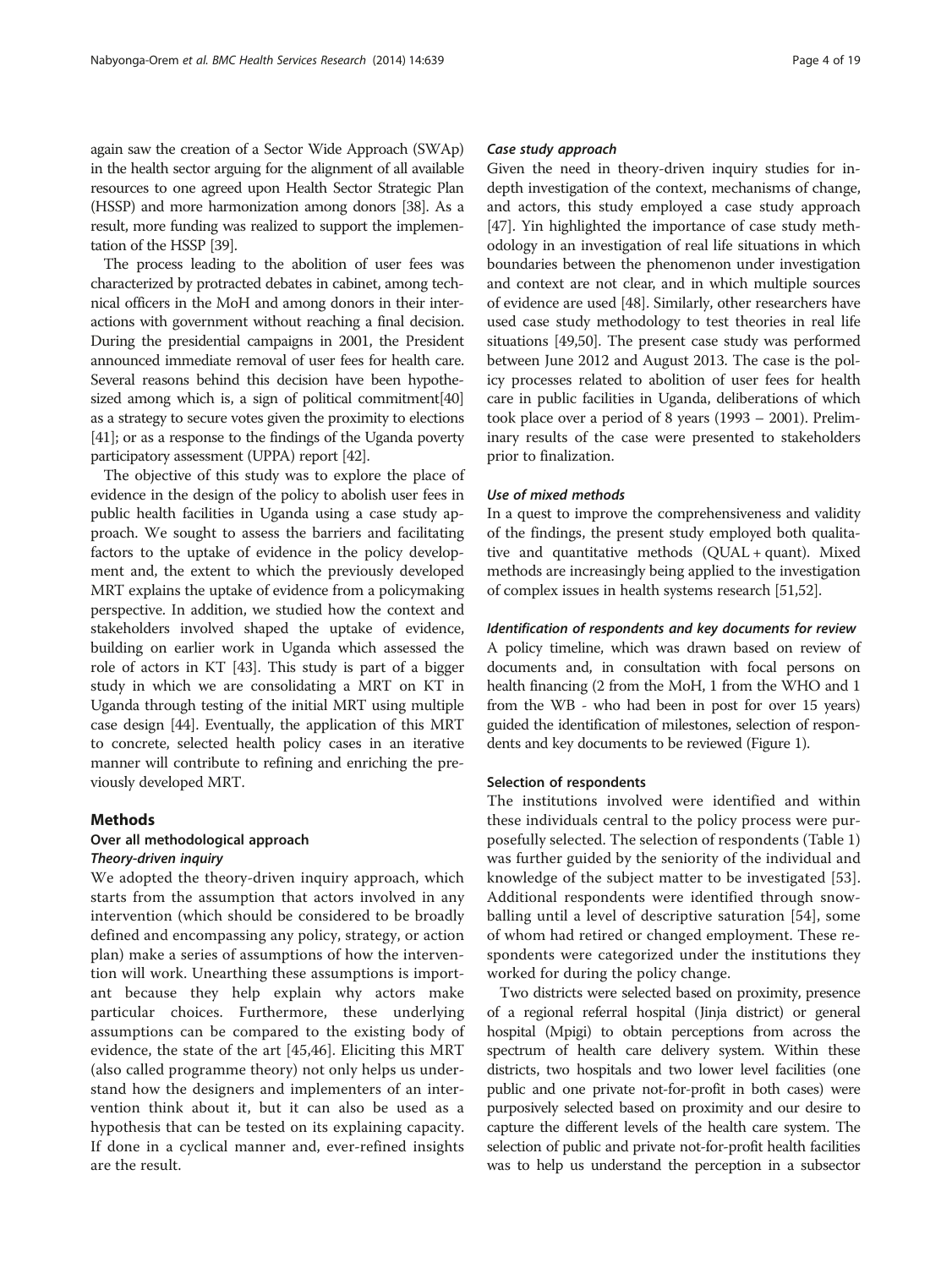<span id="page-4-0"></span>

where fees were eventually abolished (public) and a subsector where fees continue to be charged (PNFP). The medical superintendent or health center employee in-charge and one clinical staff member responsible for the outpatients department were purposively selected and interviewed at each health facility. At the district level, the district health officer and a member of the district health team in charge of supervising health facilities within the district were also purposively selected and interviewed.

# Selection of relevant documents

The timeline of key events guided the identification of relevant documents to be reviewed. We included a broad

Table 1 Key informants

range of documents relevant to the case, to ascertain the processes involved the stakeholders, and their roles. The documents that were reviewed included the policy on user fees, discussion papers on health financing, the health financing strategy, budget framework papers, and research reports. Additional file [1](#page-17-0) is the document review guideline and Additional file [2](#page-17-0) provides details on the reviewed documents.

# Qualitative research methods

The qualitative part of the study was exploratory in nature and assessed whether evidence was available to guide policy decision-making, whether evidence was disseminated

|                |                                     | No. | Average years in post |
|----------------|-------------------------------------|-----|-----------------------|
|                | Donors                              | 3   | 10                    |
| Public sector  | Ministry of Health                  | 8   | 11                    |
|                | Ministry of Finance                 |     | 10                    |
|                | District level                      |     |                       |
|                | manager                             | 4   | 9                     |
|                | Service provider                    | 4   | 7                     |
|                | Parliamentarian                     |     | 6                     |
|                | Researcher in public university     |     | 8                     |
| Private sector | Civil society                       | 4   | 9                     |
|                | Journalist                          |     | 8                     |
|                | Service provider                    | 4   | 6                     |
|                | Researcher in a private institution |     | $\overline{7}$        |
| <b>Total</b>   |                                     | 32  |                       |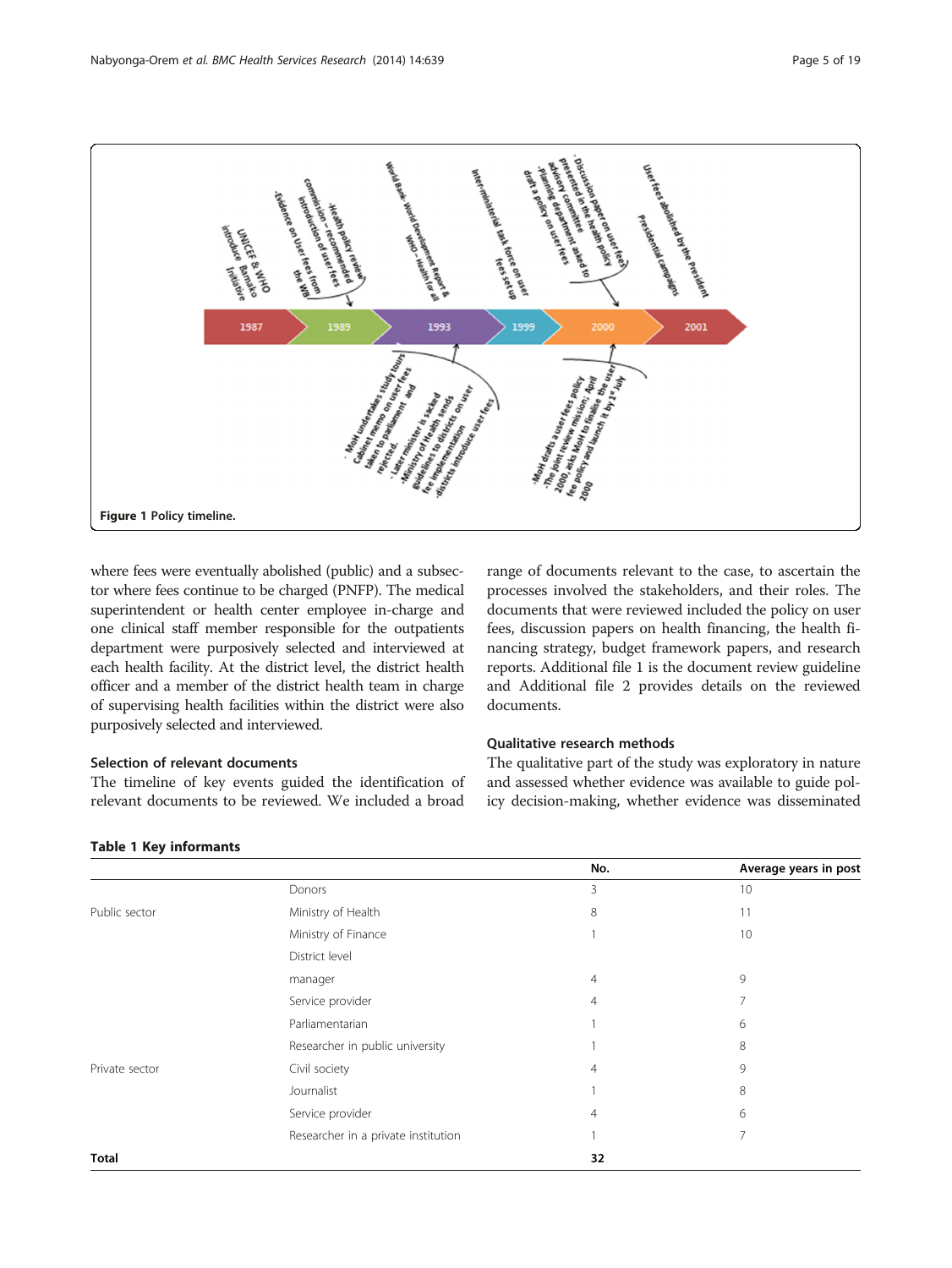and discussed in relevant fora, and whether and why evidence had or had not been considered in policy development. This qualitative part of the study also assessed what respondents felt were the barriers or facilitating factors to the uptake of evidence. We used our previous MRT as the starting point [[27](#page-17-0)]. Respondents' perceptions were sought on the roles, level of support, and influence of the actors on the uptake of evidence.

# Data collection

Interviews were conducted with KIs using an in-depth interview guide consisting of open-ended questions. The interview guide was developed by the first author and was reviewed and refined by the research team prior to pretesting it with volunteer colleagues from different institutional perspectives  $(n = 5)$ . KIs were contacted and invited by email or telephone to participate in the study. All identified respondents agreed to participate and were interviewed. All interviews were conducted by the first author in English and face-to-face (Additional file [3](#page-17-0)).

Relevant documents were reviewed to ascertain the type of evidence that was available, the extent to which evidence had been discussed in the different fora, and whether policy decisions aligned with the available evidence. Interviews with KI and review of documents were undertaken concurrently.

#### Data analysis

Interviews, which lasted an average of 45 minutes, were recorded, transcribed verbatim, and entered into MS Word software for editing as the first step in the formal analysis. The transcribed interviews were enriched by additional notes made by the first author during the interviews. The first author read all of the transcribed interviews to identify emerging issues. We analyzed the data, both from the interviews and review of documents, using content analysis. We initially did a manifest content analysis and later a latent content analysis. In manifest analysis we elicited for (during the interviews) and looked for (in the data collected) elements and factors that were physically present and easily demonstrable and/or countable, in line with the study objectives, under different categories like the fact that evidence was used to inform budget discussions, politicians considered evidence, evidence informed cabinet discussions, evidence was used in lobbying for resources, and others. An examples of this is ……… this evidence guided us in our discussions with the MoF, and the health sector budget increased significantly in an effort to cover the short fall from losses in user fees.... Furthermore we went a step further to do an interpretive reading of the symbolism underlying the physically demonstrable elements by doing a latent content analysis. We assessed participants' feedback for evidence of facts like defending the

evidence, advocacy for the government position, or advocacy for abolition of user fees – see Table [2](#page-6-0). Stakeholders were identified as institutions. Drawing upon the work of Eden and Ackermann and Bryson [[55](#page-18-0),[56](#page-18-0)], we classified the stakeholders using the influence/power – support/interest grid.

JNO, FS and BC reviewed and interpreted the findings. Converging issues were reviewed again by the research team and, when interpretation differed, consensus was achieved by revisiting the raw data and discussions. Identified regularities were compared with the previously developed MRT to identify convergent and other emerging issues, and the identified roles of stakeholders were compared with the previously developed roles of actors in KT in Uganda [\[43\]](#page-18-0). Similarities and contrasts between respondents' perceptions were reviewed by the research team, and possible explanations for the contrasting views were discussed. When necessary, quotations that best represented emerging issues were edited slightly for flow while preserving the meaning of the text.

## Quantitative research methods

Quantitative methods were used to capture the multiple perspectives of the involved stakeholders and enable the identification of regularities and patterns [[57\]](#page-18-0).

# Data collection

The frequency, with which evidence was cited, including details on the type of evidence, was ascertained through the review of documents. In addition, KI were asked to rate the consistency between policy decisions and available evidence. Hanney et al. developed scales for rating the consistency between evidence and policy decisions in 2008 [[24\]](#page-17-0); different parameters are rated on a scale of 1 to 4 (1 - considerable level of agreement, 2 - moderate level, 3 - limited level, 4 - no indication of consistency despite availability of evidence). Respondents were asked that: on a scale of  $1 - 4$ , how would you rate the degree of consistence between the evidence that was available and the policy decision that was taken? They were further asked to give reasons behind their responses as a way of helping the research team assess the objectivity of a given rating. In applying the scales, the factors taken into consideration included: the extent to which the policy was consistent with evidence in terms of the definition of the policy problem, the definition of objectives, the description of the strategies and actions, and the extent to which the elements of the policy contradicted the available evidence.

A policy development framework including the steps agenda setting, analytical stage/policy formulation, decision making/selection of preferred options, and implementation [\[58](#page-18-0)] was used to organize the quantitative part of the case study.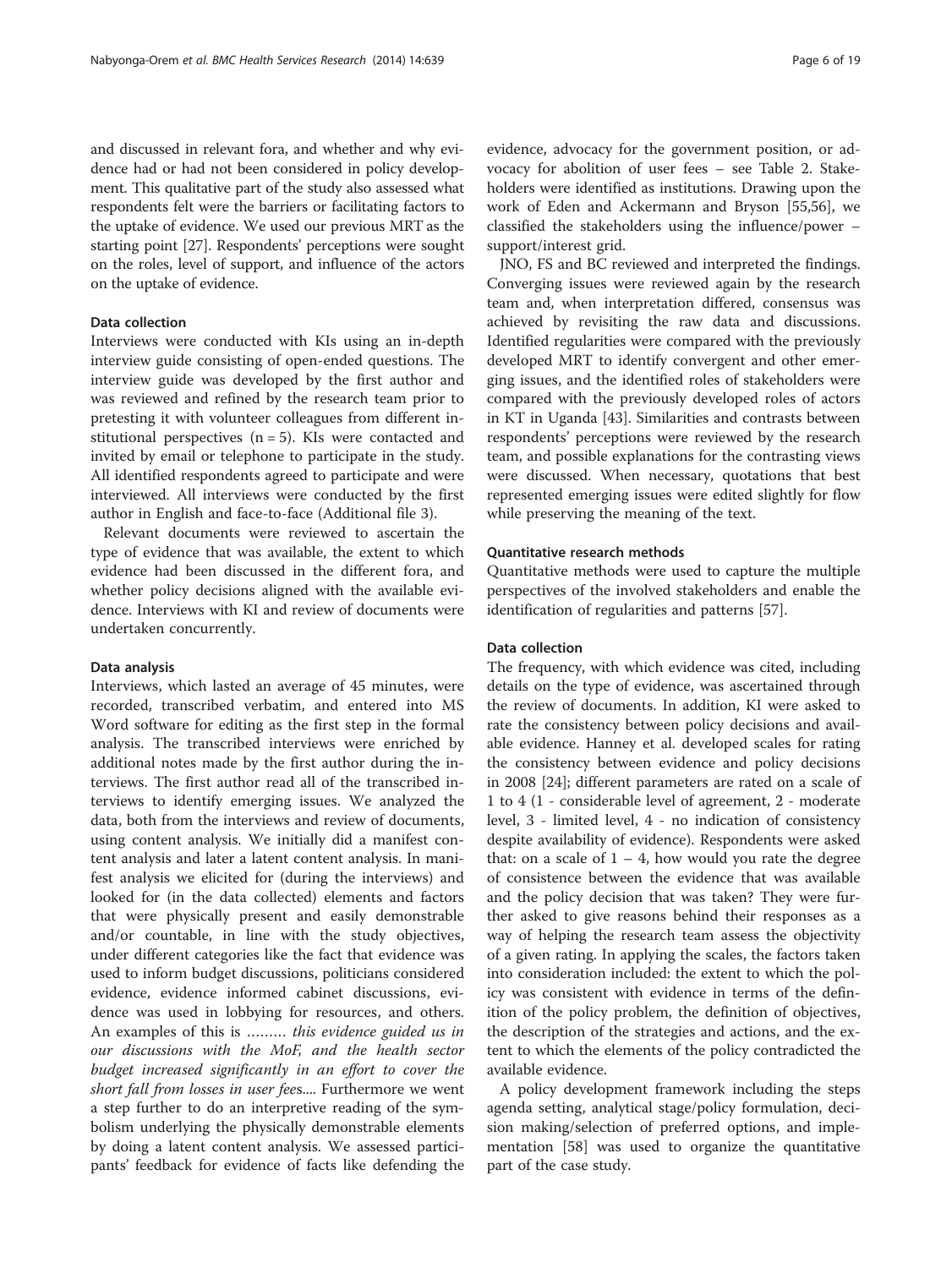# <span id="page-6-0"></span>Table 2 Example of content analysis process for the study

|               | Meaning unit                                                                                                                                                                                                                                                                                                                                                                                                                | Category                                                                         | <b>Theme</b>                              |  |
|---------------|-----------------------------------------------------------------------------------------------------------------------------------------------------------------------------------------------------------------------------------------------------------------------------------------------------------------------------------------------------------------------------------------------------------------------------|----------------------------------------------------------------------------------|-------------------------------------------|--|
|               | Yes evidence has been used. We use evidence available at the time to<br>compute how much was being collected and we compared this with the<br>sector budget at the time. Operational research like the Uganda poverty<br>participatory assessment undertaken by MoFPED, the Apuuli study on user<br>fees that was commissioned by MoH were all used.                                                                        | Evidence was used to inform budget<br>discussions                                |                                           |  |
|               | Although abolition of user fees was a political decision, at least there was<br>some fury from the public that user fee had became politically<br>unsustainable.                                                                                                                                                                                                                                                            | Politicians considered evidence                                                  |                                           |  |
|               | In the poverty participatory assessment study one of the biggest issues was<br>the issue of user fees and access to services; so when this report came, it<br>also caused worry among the politicians and we were asked to work out in<br>financial terms, the cost of abolishing user fees. So we worked it out ()<br>we made recommendation to the minister and it was actually taken to<br>cabinet and cabinet approved. | Evidence informed cabinet discussions                                            | Role of evidence in<br>the policy process |  |
|               | We used routine M & E data, a study undertaken by WHO and MoH<br>(operational research). These sources of evidence showed increases in<br>utilisation, drug stock-outs. We used this to lobby for increases in budget<br>allocation. Districts also did some operational research whose results we<br>used to lobby for more funding. The subsequent year, we had more<br>money in the MTE.                                 | Evidence was used in lobbying for<br>resources                                   |                                           |  |
|               | The truth of the matter is that this issue gets to be politicized because it<br>was during campaigns that the president pronounced the abolition of user<br>fees, but he actually used evidence from the district.                                                                                                                                                                                                          | Politicians considered evidence                                                  |                                           |  |
|               | Regarding international evidence, this was mixed; some studies showed<br>that user fees had some positive effects while others showed negative<br>results. So there was lack of a firm position.                                                                                                                                                                                                                            | Contradictory findings                                                           |                                           |  |
|               | There were a number of discussion either on the benefits on chargers of<br>user fees. But many of those studies were small based at the district level its<br>after abolition that we were looking at levels of catastrophic expenditure;<br>we were looking at the out of pocket expenditure in totality.                                                                                                                  | evidence was from small scale studies                                            | Characteristics of<br>available evidence  |  |
|               | Most of the studies on user fees in Uganda took place after its abolition.                                                                                                                                                                                                                                                                                                                                                  | Timeliness of the evidence                                                       |                                           |  |
|               | There was evidence but was that evidence properly synthesized? Was it<br>properly shared by the different fora? Was it agreed that this was credible<br>evidence for a decision to be made?                                                                                                                                                                                                                                 | Questionable quality of available<br>evidence                                    |                                           |  |
|               | Influence of stakeholders                                                                                                                                                                                                                                                                                                                                                                                                   |                                                                                  |                                           |  |
|               | These were strong but their positions were mixed. The (X) were opposed to<br>user fees. The (Z) from capitalist background were supportive of user fees.<br>The (Y) had invested a lot in Bamako initiative so were supportive of the<br>user fee policy. Actually in HPAC, there was no consensus.                                                                                                                         | Strong with mixed positions due to<br>different reasons                          |                                           |  |
| <b>Donors</b> | Donor (X) was in favor of abolition of user fees, they were even generating<br>some evidence to show that user fees were a burden.                                                                                                                                                                                                                                                                                          | Strong and supportive of abolition of<br>user fees                               |                                           |  |
|               | Some donors were for the abolition because the climate then was for<br>poverty eradication and one of the things they needed to do was to help<br>the poor to access health services. So they were saying that if now you<br>have got the HPIC (debt relief), why are you complaining?                                                                                                                                      | Strong and supportive of abolition of<br>user fees                               | Strong and divided                        |  |
|               | The big financial players like (X) were against provision of free services and<br>they were bringing in all sorts of evidence some of which was good and<br>some bad. Some donors led by (X) were just pushing it and they used<br>whatever evidence they liked.                                                                                                                                                            | Strong, opposed and influential                                                  |                                           |  |
| Health        | They were opposed to abolition of user fees because they were<br>workers beneficiaries.                                                                                                                                                                                                                                                                                                                                     | were opposed because of the benefits                                             |                                           |  |
|               | The health workers were using the money initially to get themselves some<br>extra income so how can they support that such an option is stopped?                                                                                                                                                                                                                                                                            | Were opposed due to potential loss of<br>benefits                                | Strong and                                |  |
|               | Health workers were opposed to abolition of user fee because of the<br>benefits. It was a steady reading available income, small as it may have<br>been but it was there all the time. Now the challenge was, we were relying<br>on them to implement the new free care policy.                                                                                                                                             | Were against user fee abolition yet they<br>were the ones to implement free care | opposed                                   |  |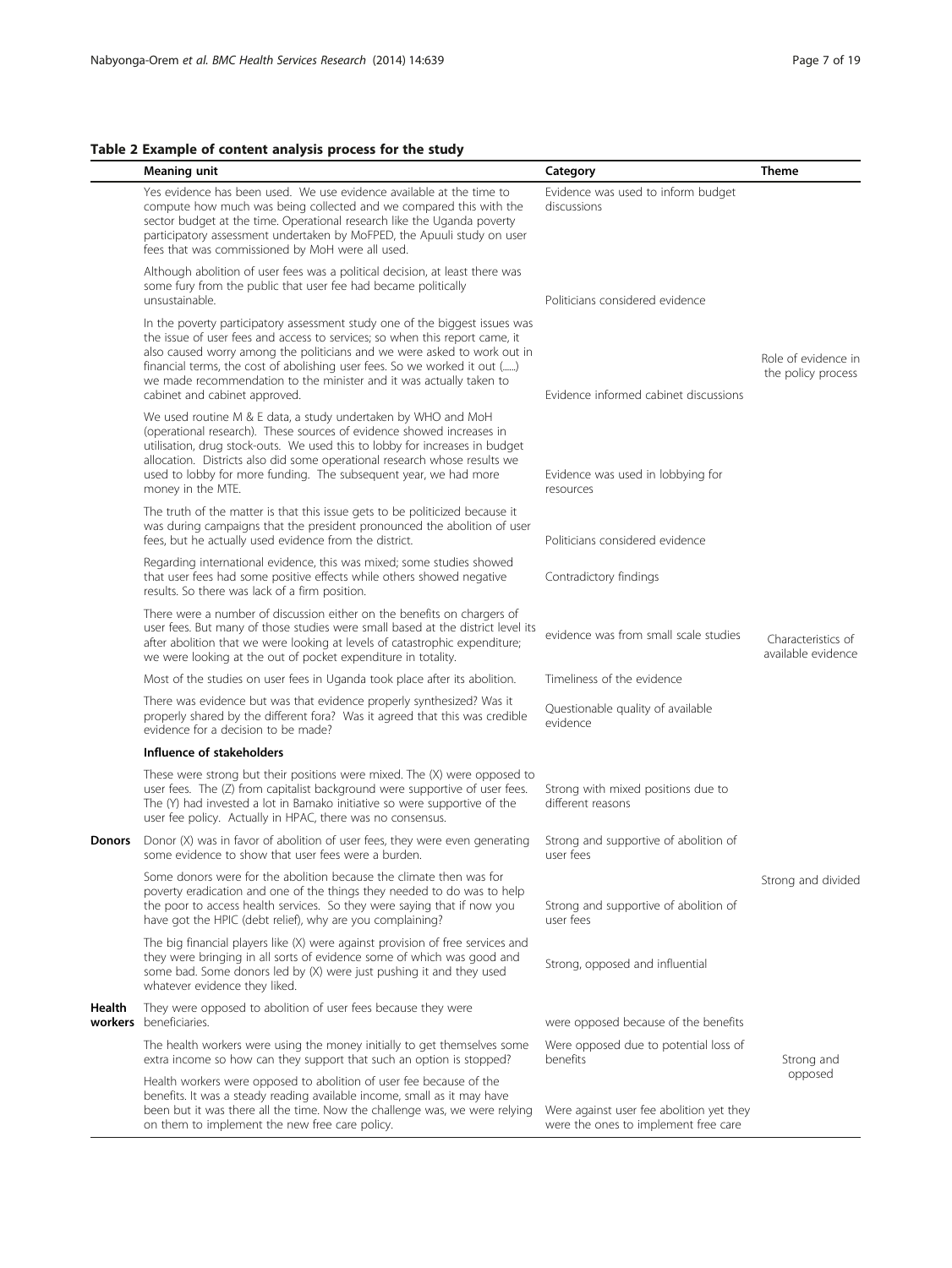#### Data analysis

Quantitative data were analysed using Excel spreadsheets.

Findings from the review of document and KI interviews were integrated throughout the analysis. In addition, qualitative and quantitative data were eventually triangulated.

Informed consent was obtained from all respondents prior to the interviews. Study participants were informed about the purpose of the study and the scope of issues in the indepth interview guide. Confidentiality was ensured in data management and only aggregate information without subject identifiers is reported. All data were secured in a safe location accessible only to the study team. Ethical approval was obtained from the Institutional Review Board of the Institute of Tropical Medicine, Antwerp (Belgium; IRB number IRB/AC/ac/197) and the Uganda National Council for Science and Technology (number SS 2920).

# Results

# Qualitative results

Evidence informed decision making in different ways. The MoH institutional capacity to lead the KT process, the partnerships for KT, the political context and the overall government discourse impacted the uptake of evidence.

# Role of evidence

The nature of the available evidence reported by the different respondents as having been available is shown in Table 3, although majority of respondents mentioned community complaints as evidence that was available.

From the late 80s to the early 90s, international evidence was mainly available from the WB, United Nations Childrens' Fund (UNICEF), and the World Health Organization (WHO). In the mid 1990s, the MoH turned to other countries to learn from their experiences in health financing. Evidence was also available from surveys, more specifically the UPPA study that aimed to inform development of the PEAP.

Evidence informed decision making in several ways. Instrumental use of evidence was reported when the MoH used evidence in their dialogue with the MoF to determine the budget allocation to the health sector, as stated by a MoH respondent, "We used routine monitoring data to develop scenarios of how much was being collected from user fees. This evidence guided us in our discussions with the MoF, and the health sector budget increased significantly in an effort to cover the short fall from losses in user fees".

Some respondents argued that, although the abolition of user fees coincided with political campaigns, the president actually used evidence in the form of community complaints: "the truth of the matter is that this issue gets to be politicized because it was during campaigns that the president pronounced the abolition of user fees, but he actually used evidence from the districts. People cried and said 'user fees for health is not for the poor'. So I still say that there was evidence based on reporting from the field through political rallies." (MoH respondent)

Symbolic use of evidence was reported when the president used evidence to make a politically attractive decision given the impact user fees for health on peoples' welfare, as a MoF respondent stated, "Evidence, which was mainly from UPPA surveys, could have been an important input but I think there was clearly a very large input that came out of the fact that it was a policy likely to win a lot of population support; where many people would be affected and, for the politicians, it made sense".

Conceptual use of evidence was also reported where by evidence informed discussions in cabinet. The findings

Table 3 Type of evidence that was available as reported by the respondents

|                |                                     | Community<br>complaints | Operational<br>research | evidence |   |   | International Routine M & E Surveys Experience from pilots |
|----------------|-------------------------------------|-------------------------|-------------------------|----------|---|---|------------------------------------------------------------|
|                | Donor                               | $\overline{2}$          | $\overline{2}$          | 2        |   |   |                                                            |
| Public sector  | Ministry of Health                  | 5                       | 5                       | 3        | 4 |   |                                                            |
|                | Ministry of Finance                 |                         |                         |          |   |   |                                                            |
|                | District level                      |                         |                         |          |   |   |                                                            |
|                | manager                             | 3                       |                         |          |   |   |                                                            |
|                | Service provider                    | 3                       |                         |          |   |   |                                                            |
|                | Parliamentarian                     |                         |                         |          |   |   |                                                            |
|                | Researcher in public university     |                         |                         |          |   |   |                                                            |
| Private sector | Civil society                       | 3                       | 2                       |          |   | 2 |                                                            |
|                | Journalist                          |                         |                         |          |   |   |                                                            |
|                | Service provider                    | 2                       |                         |          |   |   |                                                            |
|                | Researcher in a private institution |                         |                         |          |   |   |                                                            |
|                | <b>Total</b>                        | 23                      | 17                      | 10       | 9 | 7 | 3                                                          |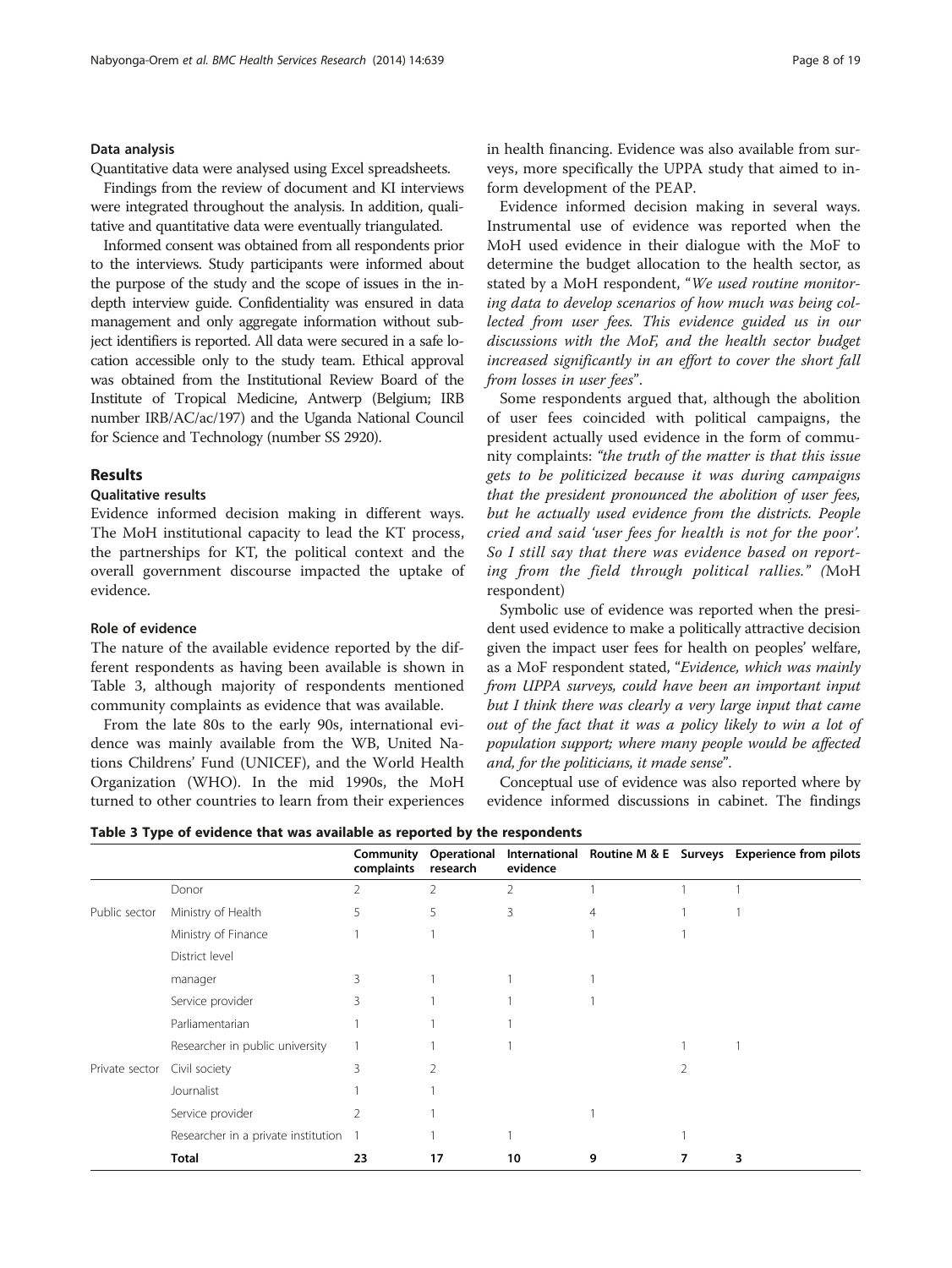from the UPPA raised a concern among politicians who then requested for more evidence, on the financial implications of abolishing user fees. Results of the study were tabled and discussed in the cabinet.

A review of documents revealed that the abolition of user fees was a policy likely to win popular support, and in the briefing paper on user fees, such a policy was mentioned to be a consideration at the launch of the new 5-year sector programme.

Nonetheless, some respondents  $(n = 5)$  argued that evidence was not used in an objective manner, as researcher stated that "I would say, yes, evidence was used but not in a manner that was very helpful. First of all, the evidence that was generated and upon which user fees were abolished, in my view, is a little bit questionable because it did not cover the extensive opportunities that existed with user fees. Not everything was considered and put into context." (Researcher respondent)

From our interviews, the ills of user fees for health care were clearly known given the available evidence from surveys like the UPPA and routine monitoring data on health service utilisation, but the planned course of action to address the problem differed between technical (MoH) and political wings. Though the MoH had a plan to phase out user fees for specific services, the political wing opted for free health services. A MoH respondent stated that "the expenditure on health had a huge component of out of pocket expenditure and we were going to deal with this problem. We put down that evidence and we proposed how it should be phased out, but before that took place, a political pronouncement to abolish user fees was made".

# Factors that impacted the uptake of evidence Available of evidence

Evidence was available although, concerns regarding the quality, comprehensiveness, objectivity, and timeliness were raised, which impacted its uptake into policy. The timeliness of the evidence varied; some respondents reported that evidence was available while others reported that evidence was only generated to justify a decision that was already made. According to a donor representative, "Most of the research studies on user fees in Uganda took place after its abolition." A service provider in a public facility stated that "some groups of people came to ask questions about user fees but this was well after the government had made the pronouncement to abolish it".

A review of documents also revealed the varied timeliness of evidence. Some studies took place before the abolition of user fees while others were conducted after the policy decision.

Evidence existed for and against user fees, which to some extent was interpreted as contradictions. One MoH respondent stated that "some studies showed that user fees had some positive effects while others showed negative

results. So there was lack of a firm position." A donor respondent added, "I don't think we had very convincing evidence at that time. There was evidence for and against user fees and the quality of the evidence was also questionable".

The objectivity of some evidence was a concern as several of the available studies had been undertaken by donors, and these were judged as misleading. According to a MoH respondent, "The MoH had been misled by the supply side evidence generated by  $[X]$  of the WB, who showed that when you abolish user fees, increases in access would not be significant".

The comprehensiveness of the local evidence was also in question, as a journalist stated, "We did have some complaints from the community that people were staying away because of user fees but that evidence was not enough to guide us on the way forward. Although these were also echoed in the UPPA study, we should have done a thorough study to assess how the removal of the user fees would help because some of these problems have persisted even when the services are free. Community complaints should have been a starting point for a study and not a basis for decision making." In addition, a MoH respondent remarked that "although some evidence was available, it was not enough and also not credible".

Technocrats made an effort to disseminate evidence to politicians, as pointed out by a MoH respondent, "We were reading these reports, synthesizing them and bringing evidence as digestible bits to politicians. They would take it or leave it depending on what positions they wanted to take." Some of the recommendations made by technocrats were actually tabled in cabinet, as reported by a MoH respondent: "we wrote a policy brief for cabinet showing them how much the government had to invest in order to reach the level made by user fees. We made recommendations to the Minister of Health and these were taken into consideration".

# MoH institutional capacity to lead the KT process

Weaknesses in the capacity of the MoH to lead in evidence generation, synthesis, and application were reported. The generation and dissemination of evidence was mainly donor driven, with the MoH playing a recipient role, as pointed out by a MoH respondent: "big players like the WB were just pushing their agenda, bringing in all sorts of evidence, some of which was good and some was bad, they used whatever evidence they liked. It is not that people were sitting down and deliberating." However, respondents reported that, in one of the local studies, a team headed by a researcher from a public university was put in place, with the MoH serving as the secretariat, to collect data on the various aspects of user fees.

A review of documents confirmed that the interministerial task force on user fees was headed by a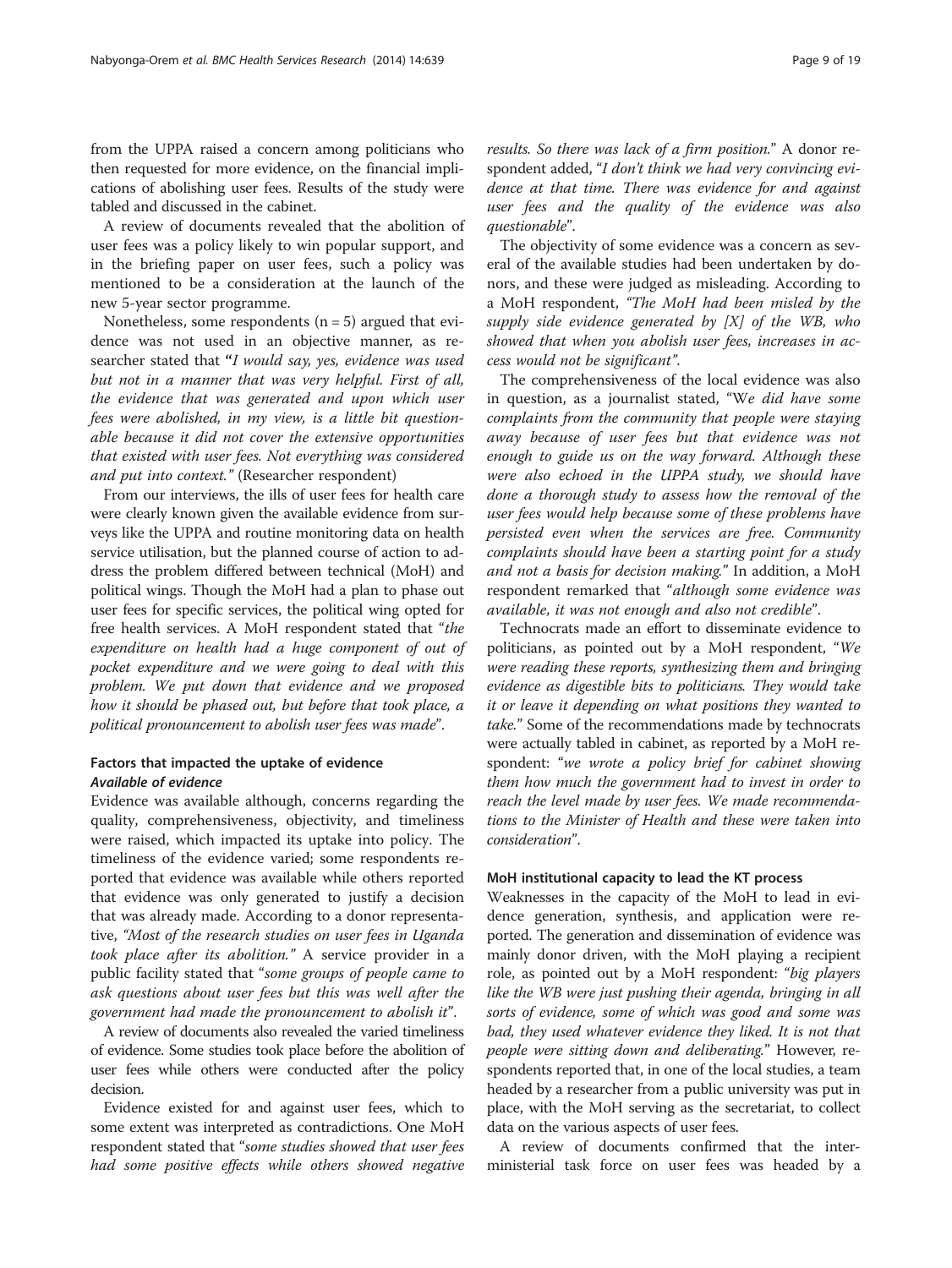researcher and the MoH was the secretariat. Later, a health financing task force, involving MoH official, donors and CSO representatives was put in place to develop policy options on improving health sector financing and was chaired by the MoH.

Although leadership at the MoF was strong, the MoH suffered a high turnover at the senior officer level, which weakened its leadership capacity. The leadership in the MoF was reportedly able to synthesize the evidence, as a MoH respondent stated, "Strong leadership at the MoF was a key issue - the leadership was listening to evidence." In the MoH, the leadership went through times of strong and weak leadership over the policy timeline for user fees; a MoH respondent stated that "at one point we had a strong leader and at another time we had a consortium of leaders with other interests, so they were not looking out to see what needs strengthening." In times of strong leadership, leaders in the MoH were reported to be visionary: "there was a culture of questioning whether we were doing things right all the time, we would look at evidence from research studies, surveys and routine monitoring." (MoH respondent)

#### Partnerships for KT

KT partnerships are key to improving the uptake of evidence, and these were reported to be in place although several weaknesses were reported regarding their membership, duration, and scope of work. A one-off task force was put in place to coordinate the generation, synthesis, and dissemination of evidence to decision makers, including the cabinet, although it mainly consisted of senior MoH staff, MoF staff, researchers, and the WHO. Donor involvement was only reported in the development of guidelines; the MoH respondent stated that "there was a lot of work to be done to produce guidelines on exemptions for those who could not pay and we requested support from UNICEF." Community involvement on the other hand was limited to being respondents in surveys.

In addition, a review of documents revealed that throughout the evidence generation and policy discussions, only two task forces were put in place. These task forces were short-lived and only performed specific tasks. The interministerial task force on user fees was tasked with reviewing and synthesizing available data and providing policy options. The working group for health financing convened after the abolition of user fees to provide policy options on improving health sector financing.

Decision making was reported as non-consultative; one MoH respondent stated that "there was no consultative process in the decision to abolish user fees".

# Political context

The year in which user fees were abolished, 2001, was marked by presidential elections, and the different candidates were moving around the country canvassing for votes. The issue of improving service delivery and access to health services, specifically the abolition of user fees for health care in public facilities, was in the manifesto of both the ruling party and the leading opposition party. The ills of user fees had been highlighted in the UPPA study whose findings were disseminated widely by the media and CSOs and, even discussed in political circles. A majority of respondents reported that this political window could have provided an opportunity to abolish user fees. According to a MoH respondent, the "Abolition of user fees was in the election manifesto of the ruling party and this showed that they were responding to population concerns." Second, the community presented the ills of user fees for health care to the president while on a campaign trail, as noted by a CSO respondent: "complaints about user fees were raised to the president during campaigns where he had to offer an incentive to have more votes." A private not-for-profit service provider further added that "there were community cries about the ills of user fees and indeed the scrapping of user fees was announced at a political rally".

The opposition candidate was promising to scrap user fees for health care once elected to office and the pronouncement by the president could have been a tactic to pre-empt the opposition manifesto. A MoH respondent stated, "I suspect the pronouncement to abolish user fees was through political pressure and competition because the main opposition party was saying 'we will abolish user fees for health services immediately' so the captain could not say 'I will wait for the plan', they could lose votes".

Another MoH respondent argued that evidence was taken seriously because of the political context: "evidence by itself would not have constituted sufficient force to enable the government to make the decision, but because they were under political pressure, evidence gave them reason to make the decision to abolish user fees".

The political process impacted the KT process in that it did not allow enough time for the diffusion of evidence, as stated by a MoH respondent, "Political experience overtook this process and the decision to abolish user fees was not a health sector decision; it was a pronouncement from the head of state. We had not gone to him and given him evidence directly, but communities had complained to him." A parliamentarian added that the "Abolition of user fees was a political decision, it was not based on systematic evidence but there was some fury from the public that user fees had become politically unsustainable".

# Overall government discourse

There was a move at the global and national level to eradicate poverty and the country wanted to address all issues that would hinder realization of the objectives of the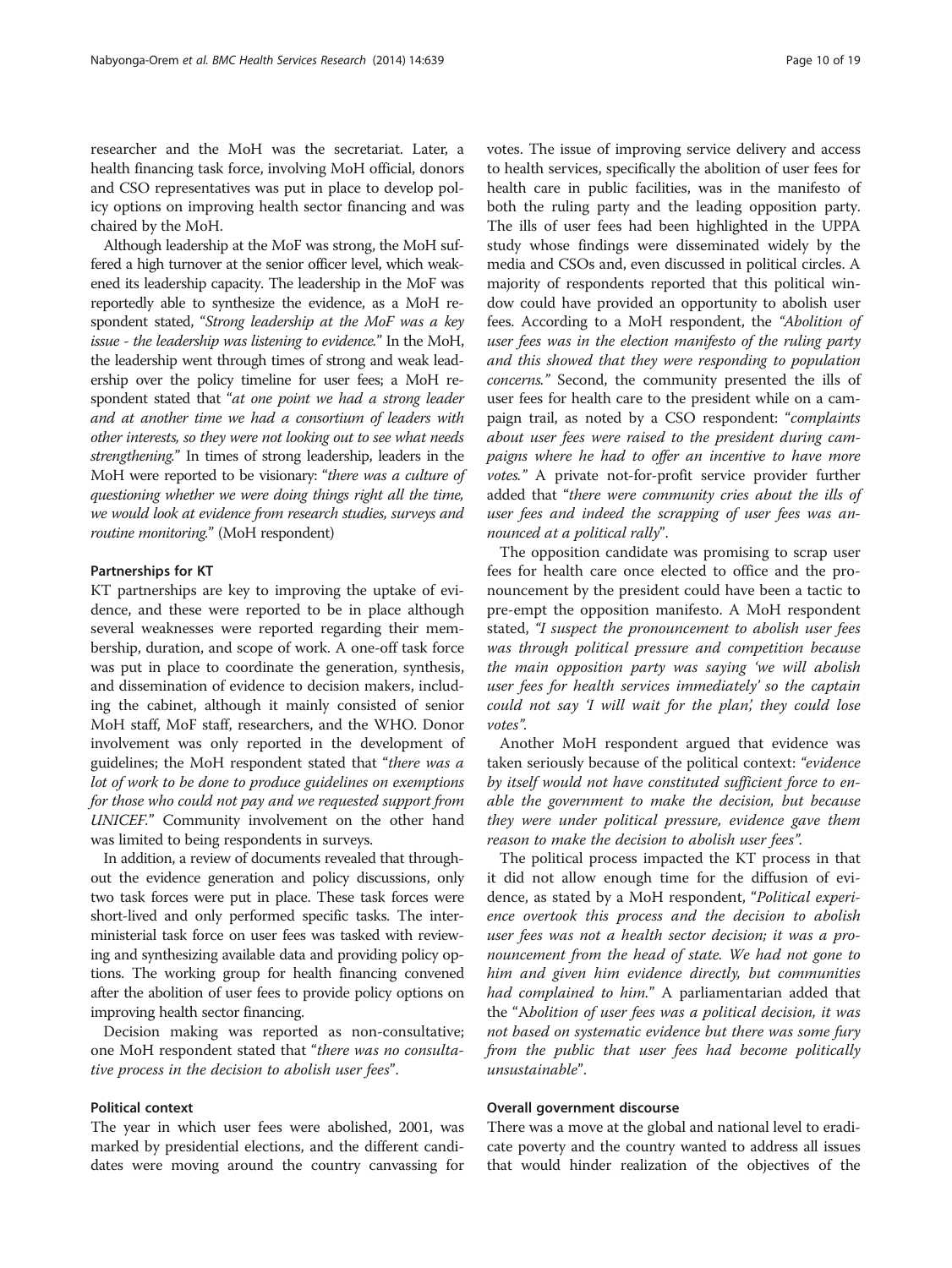PEAP. A MoH respondent stated, "The Uganda poverty participatory assessment (UPPA) showed that user fees were a hindrance to accessing care and also to poverty alleviation efforts. This was at a time when the government was keen to reduce poverty and we were writing poverty reduction support credit papers".

## Barriers to the uptake of evidence

Inadequate funding to implement evidence was cited as a barrier by a MoF respondent: "one of the barriers was the limited fiscal space for giving free public goods in all sectors." In addition, although services were free, there were gaps in service delivery, as a MoH respondent stated, "We saw a tapering off of patient utilization when the community realized that a number of health facilities did not have sufficient supplies of essential medicines so it was useless going for free things when they are actually not there." Poor planning for the policy change was reported by a donor respondent: "We didn't put in place proper system structures that when user fees are abolished, something replaces them to ensure continuity of services".

# Roles, level of influence and support of actors in the uptake of evidence

Stakeholders played different roles in the uptake of evidence (Table [4\)](#page-11-0). The MoH played multiple roles, including generating of evidence by working with researchers, disseminating evidence, and implementing policy decisions. In addition, the MoH played advocacy roles. As a MoH respondent stated, "The ministry's role was advocacy, defending the position of the MoH, and persuading other people to join us".

The roles of donors were reported as providing funding and generating evidence. Some respondents reported that influential donors dominated the process of evidence generation and decision making about user fees. The CSO respondent stated, "The WB had all sorts of publications on user fees and was making the argument that user fees need to be included in social service delivery areas like health and education." Respondents reported that the debate on user fees started after a WB publication showing that the introduction of user fees would not affect the utilization of health services. User fees were introduced as a demonstration project of the WB. A MoH respondent stated, "We had started decentralization and in each of the thirteen districts we were going to introduce user fees for health care as a pilot and demonstration project of the WB".

CSOs played a role in generating evidence; a CSO respondent stated that "CSOs generated evidence which showed that, when user fees are charged for health care, the rural and urban poor are disadvantaged." Respondents also highlighted the role of CSOs in disseminating evidence; a parliamentarian respondent stated that "CSOs produce policy briefs and distribute them. They find people

with influence or who are close to policy makers and put them on their list and every time they find new ideas, new findings, new research, they just disseminate it through their network, and I usually pick a lot of those." The advocacy role played by CSOs was highlighted by a researcher who stated, "I think their advocacy role helped create sufficient pressure for the government to abolish user fees".

The role of the media in disseminating evidence was highlighted by a CSO respondent: "we used to have newspaper articles highlighting the barriers to access due to user fees." However, a donor respondent decried the underutilized role of the media stating, "I don't think we use the media well enough. Sometimes journalists sit outside the offices of some decision makers and fail to see them and that's why they end up writing whatever stories they have. Once a journalist mentioned to me that he went and sat outside [X's] office and was not given an opportunity, and yet with the politicians, they do it very well; they will always want to send their issues across." A MoH respondent cautioned about the possible negative role of the media, stating that "if the media do not base their publications on evidence, they can be a very detrimental ally".

The level of support and influence by the different stakeholders on the decision to abolish user fees in light of available evidence varied as shown in Figure [2](#page-11-0) but, for different reasons. The strong stakeholders were characterized by significant funding, the power of the vote, and being key decision makers. Several respondents were divided; for example, some donors were reported as having been strong and influential supporters of abolishing user fees due to their strong considerations for the poor. Evidence had showed the poor could not access services due to cost [\[42\]](#page-18-0). Yet others were strong and not supportive due their ideological background; for example, the WB believed that health care should be part of the market and indeed had generated evidence showing user fees would not affect utilization of services adversely [[59\]](#page-18-0), whereas others were opposed to this because of prior institutional positions on user fees, such as UNICEF and the WHO because they had invested a lot in the Bamako initiative which showed some promising results regarding improved availability of medicines and increase in utilization of health services [[60\]](#page-18-0). A MoH respondent stated that "donors were strong but their positions were mixed. The  $[X]$  from pro poor systems were opposed to user fees while the  $[X]$  from a capitalist background were supportive of user fees. WHO and UNICEF had invested a lot in the Bamako initiative so were opposed to user fee abolition. Actually, in the health policy advisory committee, there was no consensus". (MoH respondent)

The MoH was also divided in that some officers were strong and supportive of abolishing user fees but others were strong and opposed. Although the officers who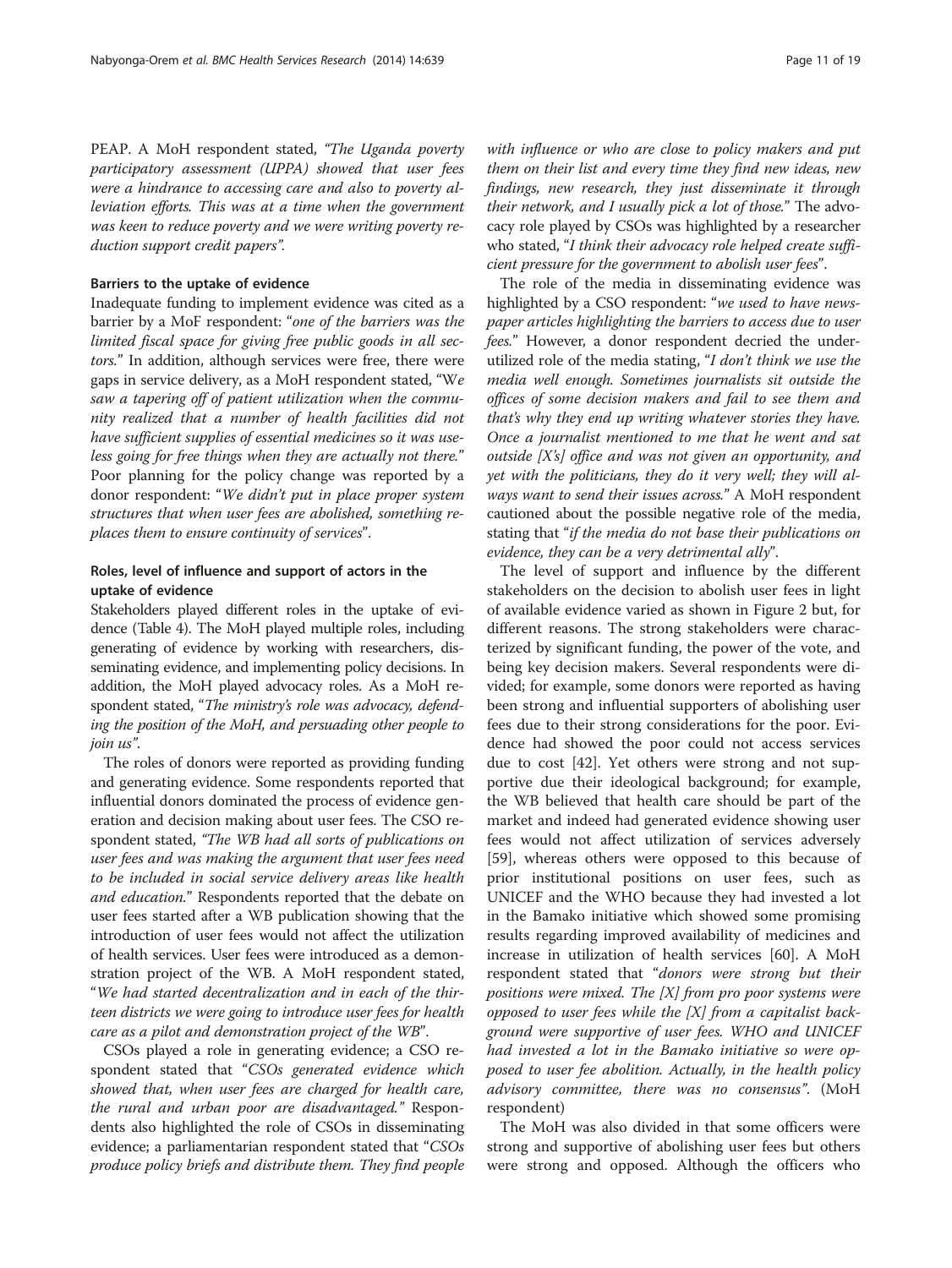|                       | <b>Stakeholder</b>                           | <b>Roles</b>                                                                   |  |  |  |
|-----------------------|----------------------------------------------|--------------------------------------------------------------------------------|--|--|--|
| <b>Public sector</b>  | Ministry of Finance                          | Providing funds, generating evidence, engaging in policy development           |  |  |  |
|                       | Ministry of Health                           | Generating evidence, disseminating evidence, advocacy, implementing the policy |  |  |  |
|                       | Managers at the district level               | Implementing the policy                                                        |  |  |  |
|                       | Service providers                            | Implementing the policy                                                        |  |  |  |
|                       | Researchers in public universities           | Generating evidence                                                            |  |  |  |
|                       | Donors                                       | Generating evidence, disseminating evidence, providing funding, advocacy       |  |  |  |
| <b>Private sector</b> | CSOs                                         | Generating evidence, disseminating evidence, advocacy                          |  |  |  |
|                       | Community                                    | Advocating for user fee abolition, beneficiaries of the policy change          |  |  |  |
|                       | Researchers in private research institutions | Generating evidence                                                            |  |  |  |
|                       | Media                                        | Disseminating evidence                                                         |  |  |  |

<span id="page-11-0"></span>Table 4 Roles of stakeholders in the uptake of evidence

were strong and opposed were equally concerned with the evidence which showed a high out of pocket expenditure on health [\[39](#page-18-0)], their course of action was reported to be different, as one researcher stated, "The MoH was working on a cabinet memo to reorganize user fees but after 2 months, when presidential campaigns were ongoing, I heard a speech from the president saying 'I have never supported user fees,' he even said he will not support user fees, so the minister who had championed the whole user fee issue had to write memos to stop it".

Communities were strong supporters of the abolition of user fees, and influential given the political window as reported by a MoH respondent: "communities put the issue of the ills of user fees for health care on the agenda, they were strong in that they are the electorate and the president wanted votes. They kept complaining. They were supportive of the abolition of user fees and they were strong."

A researcher added, "If the voters were that important then, yes, they had influence," and a service provider remarked that "the community was in full support of user fee abolition because it was to their advantage."

However, a civil society respondent highlighted a contrary view that the rich in the society were not supportive of abolishing fees for health, stating that "people who had the willingness and ability to pay were feeling that 'if you take away user fees, that means that I may not get the same quality, yet am willing to pay, I have money'." (CSO respondent)

CSOs strongly supported the abolition of user fees, although the reasons behind their support varied. Some had concern for the poor, as a MoH respondent stated, "The CSOs supported the abolition of user fees. We had [X] on some of those working groups and they were really pushing for the abolition of user fees for health care, saying that

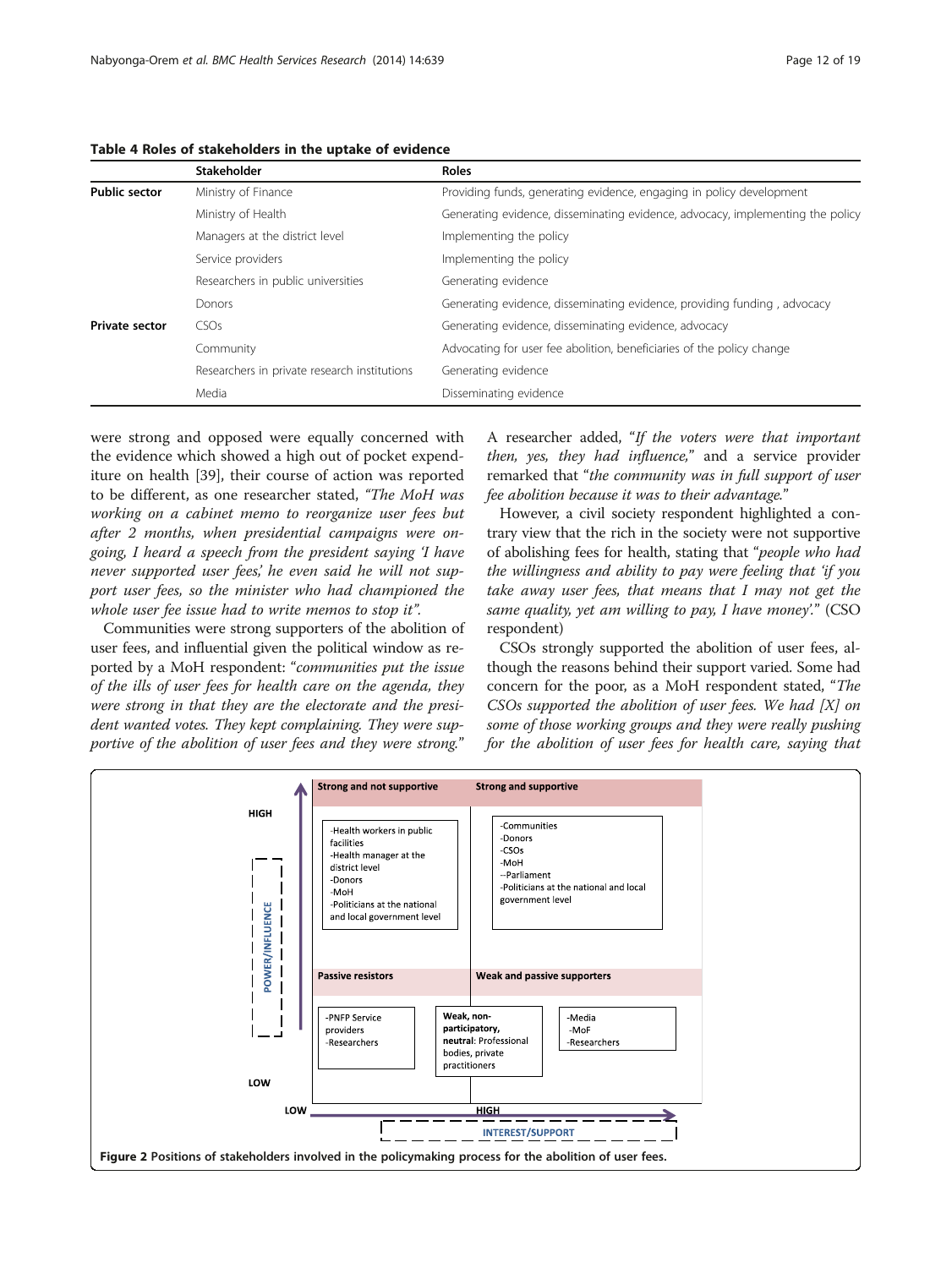evidence showed that poverty was biting." This was in reference to the evidence from the UPPA and CSO's own research. Some CSOs were supportive because they believed there was enough money to fund health services without communities paying, as one donor respondent stated, "The CSOs were against the user fees because they believed that there is a lot of money invested in the health sector and there was no reason for people to pay in order to access health services."

Respondents reported that politicians at the national level had divided positions, stating that some supported the abolition of user fees because of potential political gains, whereas others opposed it because they were concerned about service delivery given the evidence of increased availability of medicines as a result of charging a small fee for services [[61,62\]](#page-18-0). A donor respondent stated that "politicians had a divided opinion, some supported user fee abolition for the purpose of popularity, especially votes. Some were for user fees because they believed that user fees could improve service delivery by offering a small allowance to health workers, which boosted their morale". The improved availability of drugs and incentives for health workers was also shown in some pilots supported by WHO [\[60\]](#page-18-0).

Politicians at the local government/district level were also divided; some were strong and opposed to the abolition of user fees due to the potential loss in revenue and the preference to generate local revenue that could be managed at the district level rather than receiving grant from the central government s. A CSO respondent noted that "Yes, they were opposing the abolition of user fees just as they are still opposing the abolition of graduated tax, yet they are getting almost 10 times the money they used to collect from graduated tax! They want something they can independently manage".

Managers of health services at the district level and service providers in public health facilities were reported as strongly opposing the abolition of user fees and were influential because the implementation of the policy heavily depended on them; they were opposed because of the potential loss in revenue.

Although researchers were reported as being less influential, they were also divided, with some supporting and some opposing the abolition of user fees. The division was partly reported to be due to the kind of evidence they were generating. A researcher stated that "researchers were divided, some were for abolishing user fees, some were not, and there was evidence on both sides."

#### Quantitative results

Various types of evidence were cited in strategic documents and discussion papers as shown in Table [5](#page-13-0). Local evidence as opposed to international evidence; operational research and evidence from surveys were cited most.

Respondents ranked the degree of consistency between policy decisions and available evidence as weak at all stages of policy development (Table [6](#page-13-0)). Better consistency was reported at the agenda setting stage than at other stages. The consistency between available evidence and policy decisions was rated the weakest and as having no influence, mostly at the implementation stage.

#### **Discussion**

The present study highlights the ongoing debate on what constitutes evidence and gives good examples of how evidence may be considered, used, or even misused in the policy development process. Our findings show that evidence informed decision making in different ways. The MoH institutional capacity to lead the KT process, the partnerships for KT, the political context and the overall government discourse impacted the uptake of evidence in the abolition of user fees for health care in public health facilities in Uganda.

The process of abolishing user fees was informed by evidence generated from formal research but also from community complaints. Though peer-reviewed research has been considered the most appropriate evidence in the past [[63](#page-18-0)], it is now becoming clear that there are many forms of evidence that inform policy and decision making [[12](#page-17-0)]. What is taken as evidence may vary from case to case due to the stakeholders involved and how much interest and influence they wield. In our study, we have noted that different actors are influenced by different types of evidence, the WB relied mostly on formal research as the basis to push for the introduction of user fees, technocrats in the MoH relied mostly on formal research to push for reorganization of user fees while politicians relied mostly on community complaints to abolish user fees. Not only is the definition of evidence debatable, but also how much evidence is enough and whether it is seen as comprehensive [\[64\]](#page-18-0). Though some respondents in our study were comfortable using community complaints as a basis for decision making, others argued that they should only have served as a basis for more formal research.

In our study, evidence informed policy and decision making in different ways. Some respondents stated that evidence was used to support a decision that was already made, implying 'symbolic use', whereas others reported that available evidence was presented in cabinet to guide discussions, implying 'conceptual use'. Yet others reported that the analysis from losses in revenue if user fees were abolished directly guided budget allocations to the health sector, implying 'instrumental use'.

The characteristics of the available evidence may have impacted how evidence was used in several ways. Concerns were raised regarding the quality of the available evidence, the contradictory conclusions from the research studies, and the limited dissemination of evidence, which are known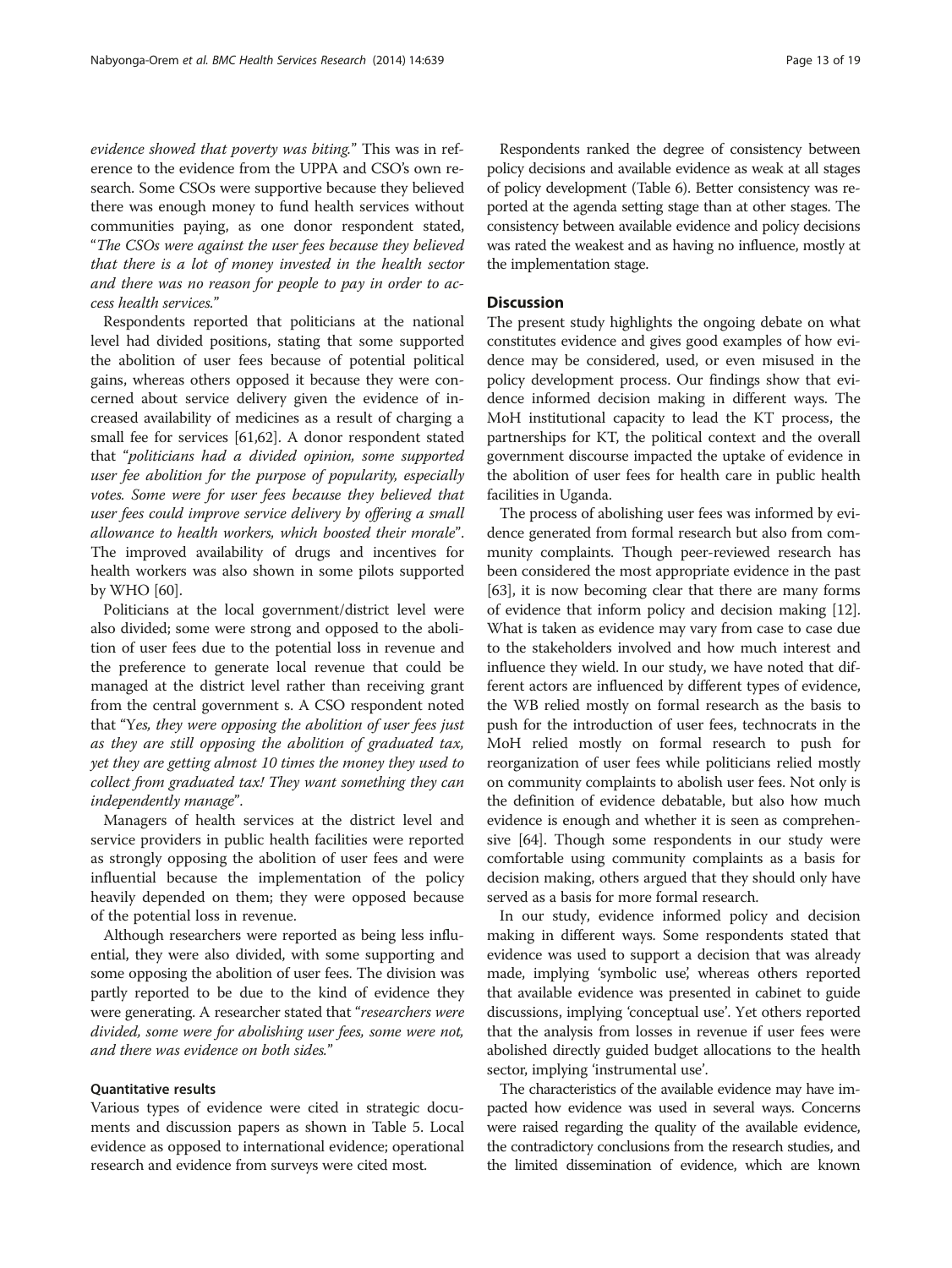<span id="page-13-0"></span>

| Nature of evidence                                                                                                | Local evidence | International |
|-------------------------------------------------------------------------------------------------------------------|----------------|---------------|
| M&E                                                                                                               |                |               |
| Operational research                                                                                              |                |               |
| Regular surveys                                                                                                   | 9              |               |
| Costing studies by the World Bank                                                                                 |                |               |
| Local costing studies                                                                                             |                |               |
| Evidence on effects of user fees on utilization of health services and drug availability provided by WHO & UNICEF |                | 4             |
| Evidence published in Journals                                                                                    |                |               |
| <b>Total</b>                                                                                                      | 24             | 6             |

barriers to the uptake of evidence [\[24](#page-17-0)[,65\]](#page-18-0). The fact that most research studies were undertaken by the WB, whose ideology was in line with the recommendations drawn from their studies, raised questions regarding the objectivity of such evidence, and some respondents mentioned that this evidence was judged as somewhat misleading. The dissemination of available evidence suffered shortcomings due to a lack of mainstream mechanisms from the MoH to coordinate the process. Technocrats in the MoH focused on disseminating evidence to the cabinet through policy briefs and cabinet memos, and donors and CSOs were also disseminating evidence generated from

their studies, whereas communities were complaining directly to politicians. The timeliness of the evidence also varied; some respondents reported that there was evidence regarding the ills of user fees, and others reported that evidence was generated after the decision to abolish user fees was made. The varied timeliness and uncoordinated dissemination could explain the several forms of evidence use noted in this study in that, the uptake of evidence is influenced, to some extent, by the nature and timeliness of the evidence and how and to whom evidence is disseminated. For example, politicians received community complaints during campaigns and they used it symbolically

Table 6 Rating of the consistency between available evidence and decisions

|                           |                  | <b>Donors</b><br>$(n = 3)$ | <b>Public sector</b>    |                  |                                                               | <b>Private sector</b> |                          |                                  |              |
|---------------------------|------------------|----------------------------|-------------------------|------------------|---------------------------------------------------------------|-----------------------|--------------------------|----------------------------------|--------------|
|                           |                  |                            | <b>MoH</b><br>$(n = 6)$ | MoF<br>$(n = 1)$ | Service providers and managers<br>at district level $(n = 6)$ | CSOs<br>$(n = 4)$     | Researchers<br>$(n = 2)$ | Service provider<br>PNFP $(n=3)$ | <b>Total</b> |
| Agenda setting            | Strong (1)       |                            | 3                       |                  |                                                               | 1                     | 1                        |                                  | 6            |
|                           | Moderate<br>(2)  |                            | 1                       |                  |                                                               |                       |                          |                                  |              |
|                           | Weak $(3)$       | 3                          |                         |                  |                                                               | 3                     |                          |                                  | 7            |
|                           | No influence (4) |                            |                         |                  |                                                               |                       | 1                        |                                  | 2            |
| Analytical stage          | Strong (1)       |                            | $\overline{2}$          |                  |                                                               |                       |                          |                                  | 2            |
|                           | Moderate<br>(2)  |                            |                         |                  |                                                               |                       | 1                        |                                  | 3            |
|                           | Weak $(3)$       | 3                          | $\overline{2}$          |                  |                                                               | 2                     |                          |                                  | 8            |
|                           | No influence (4) |                            | 1                       |                  |                                                               |                       |                          |                                  | 2            |
| <b>Decision</b>           | Strong (1)       |                            | 3                       |                  |                                                               |                       |                          |                                  | 3            |
| making                    | Moderate<br>(2)  |                            |                         |                  |                                                               |                       |                          |                                  |              |
|                           | Weak (3)         | 3                          | 1                       |                  |                                                               | 3                     | $\overline{2}$           |                                  | 9            |
|                           | No influence (4) |                            | 2                       |                  |                                                               |                       |                          |                                  | 3            |
| Implementation Strong (1) |                  |                            | 1                       |                  |                                                               |                       |                          |                                  |              |
|                           | Moderate<br>(2)  |                            | $\mathbf{1}$            |                  | 3                                                             |                       |                          |                                  | 6            |
|                           | Weak (3)         | 3                          | $\overline{2}$          |                  |                                                               | 2                     |                          | 2                                | 11           |
|                           | No influence (4) |                            | $\overline{2}$          |                  | 2                                                             | $\overline{2}$        | $\mathbf{1}$             |                                  | 7            |

Service providers could only rank at the policy implementation stage.

MoH: two were not able to rank and were excluded from this analysis.

Service providers: three were not able to rank and were excluded from this analysis.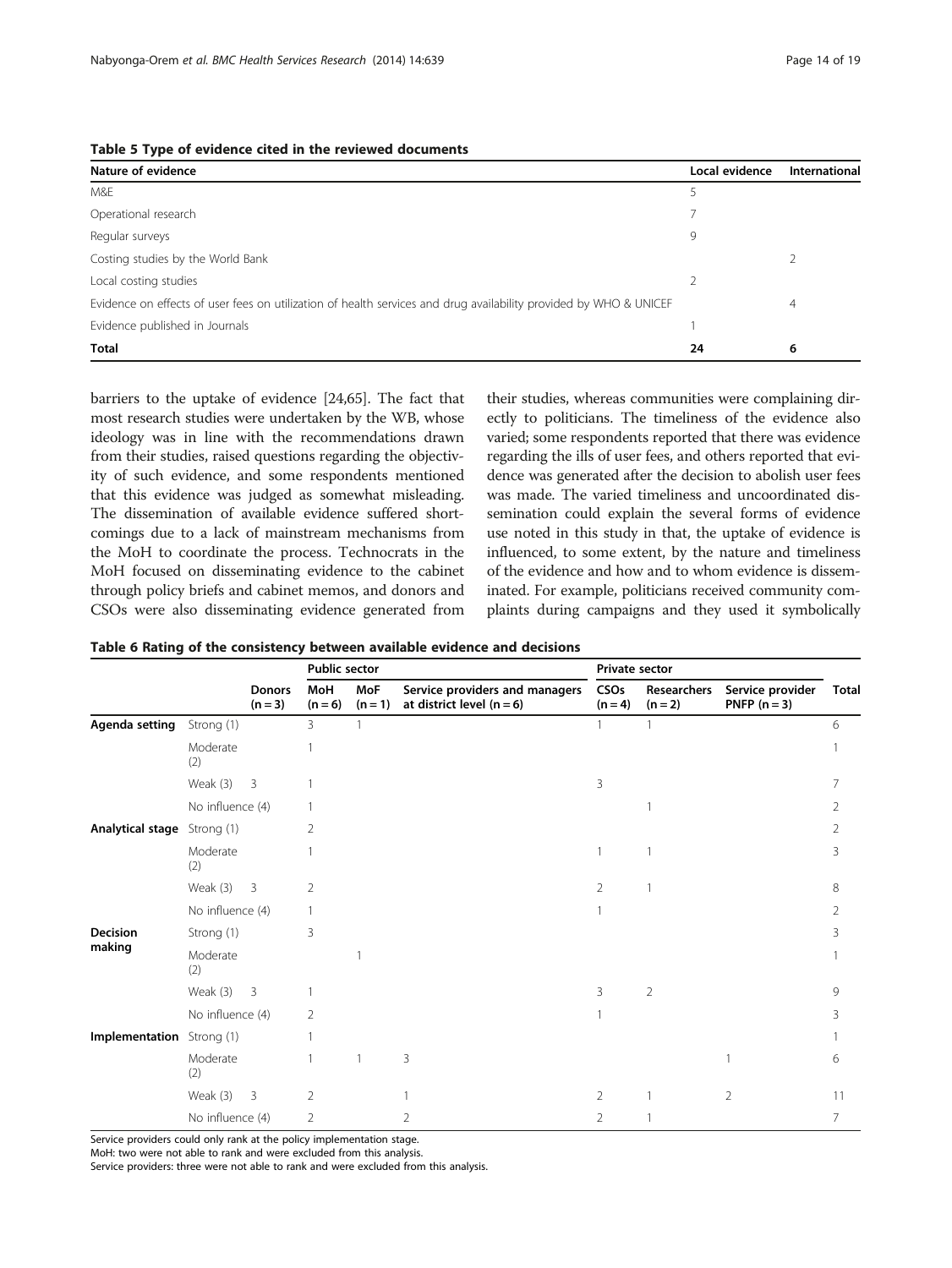because it favored their interest, whereas technocrats received evidence at the time of the budget process and they used it instrumentally in determining sector allocations.

The MoH's institutional leadership of the KT processes was weak; the process of evidence generation and dissemination was mainly donor driven with the MoH playing primarily a recipient role. We noted a lack of coordinated efforts to synthesize and disseminate evidence, which could have served to resolve the seeming contradictions in the available evidence. This finding may explain the different course of action between the technical (MoH) and political (cabinet) players in addressing the high out of pocket expenditures on health; the technocrats at the central level MoH preferred a re-organization of user fees, and politicians preferred the provision of free health services. In addition, the high turnover of senior positions in the MoH further resulted in weaknesses in leadership due to lost institutional memory and having leaders at certain times who had minimal interest in the use of evidence. The high turnover of senior officers has been highlighted as one of the limitations of the enlightenment model, which infers a notion of gradual sedimentation of ideas over time and the subsequent uptake of evidence in policy [[21](#page-17-0)[,66](#page-18-0)]. Policymakers may not stay in positions long enough to allow for the gradual sedimentation of ideas. The significant dependence on donor aid to finance health services [[67](#page-18-0)] could also have weakened the negotiating power of the MoH in that, even when they had different views on possible courses of action given the available evidence, they could not go against the donor influence. The introduction of user fees was a prerequisite to obtaining a loan from the WB. Moat & Abelson further highlight the challenge of what they characterized as policy a legacy in their analysis of the influence of institutions in the decision to abolish user fees in Uganda. They argue that in a quest to access a WB loan for the health sector reform programme, the government conceded to the demands of the WB allowing them significant authority over domestic policy [\[31\]](#page-18-0). Donor dependency is a documented challenge, as in the case of Cameroon, where donor dominance undermined the country's efforts to coordinate research [[68](#page-18-0)], and the case of Ghana, where changing HIV treatment guidelines was largely influenced by the conditions of donor financing [[69\]](#page-18-0). Systematic platforms for engagement between researchers and policy makers have been shown to be beneficial in KT [\[70,71](#page-18-0)] but in this study these were informal and weak.

The consistency between available evidence and policy decisions was highest at the agenda setting stage, decreasing thereafter, implying that the political process may not have allowed enough time for the diffusion of evidence. The lack of a consultative process in decision making was found in this study. Although a challenge that cannot be overlooked is how consultative platforms within which

dialogue may occur can work alongside time-bound political processes. Moat & Abelson in their analysis of the influence of institutions in the decision to abolish user fees in Uganda, highlighted the weaknesses of government structures to impact on the decision making process to abolish user fees concluding that "Big man" presidentialism and clientelism thwarted the role of formal institutions[[31](#page-18-0)]. This may explain why the symbolic use of evidence features significantly.

There were some KT partnerships in place, though these were short lived with time-bound assignments. Effective partnerships for KT require mutual trust [[70,72](#page-18-0)], but respondents in the present study noted that some groups expressed a preference for certain pieces of evidence because they supported particular positions, 'misleading' decision makers. Such mistrust leads to evidence not being used or only minimally used because of skepticism. No matter how good the evidence is, if there is mistrust it will be seen in the same light, and that presents a missed opportunity for KT.

Although funding was made available as part of debt relief, it was inadequate and hampered the uptake of evidence. A tapering off of service utilization due to a lack of essential medicines has been reported in other studies as well [\[8](#page-17-0)]. Other researchers also documented a lack of funding and required inputs as a hindrance to the uptake of evidence [[64\]](#page-18-0).

The different actors played different roles and had varying levels of support and influence. For example, the MoH played an advocacy role previously reported by CSOs and politicians in an earlier study on the roles of actors in KT in Uganda [[43](#page-18-0)]. This change can potentially be explained by the MoH seeking public recognition, as the abolition of user fees is a policy that appeals to a larger section of the population due its welfare effects. On the other hand, the abolition of user fees for health care was a politically appealing policy, and the technocrats in the MoH may have had political inclinations. Donors played several roles in the dissemination of evidence and advocacy. In an earlier study on the roles of actors in KT in Uganda; donors' roles were reported as providing funding for undertaking research and implementation of research recommendations [\[43](#page-18-0)].The finding in this case study may be explained by the nature of the donor agencies involved; common to all of them was that they had institutional positions regarding the policy under discussion and, thus, the tendency to push agency positions. The perceived tendency to rally behind an institutional position can impact the KT process, a concern that was raised by respondents in this study when they questioned the credibility and objectivity of evidence generated by some actors. The question of how evidence can be used objectively amidst institutional agendas and donor conditions in aid-dependent countries remains unanswered.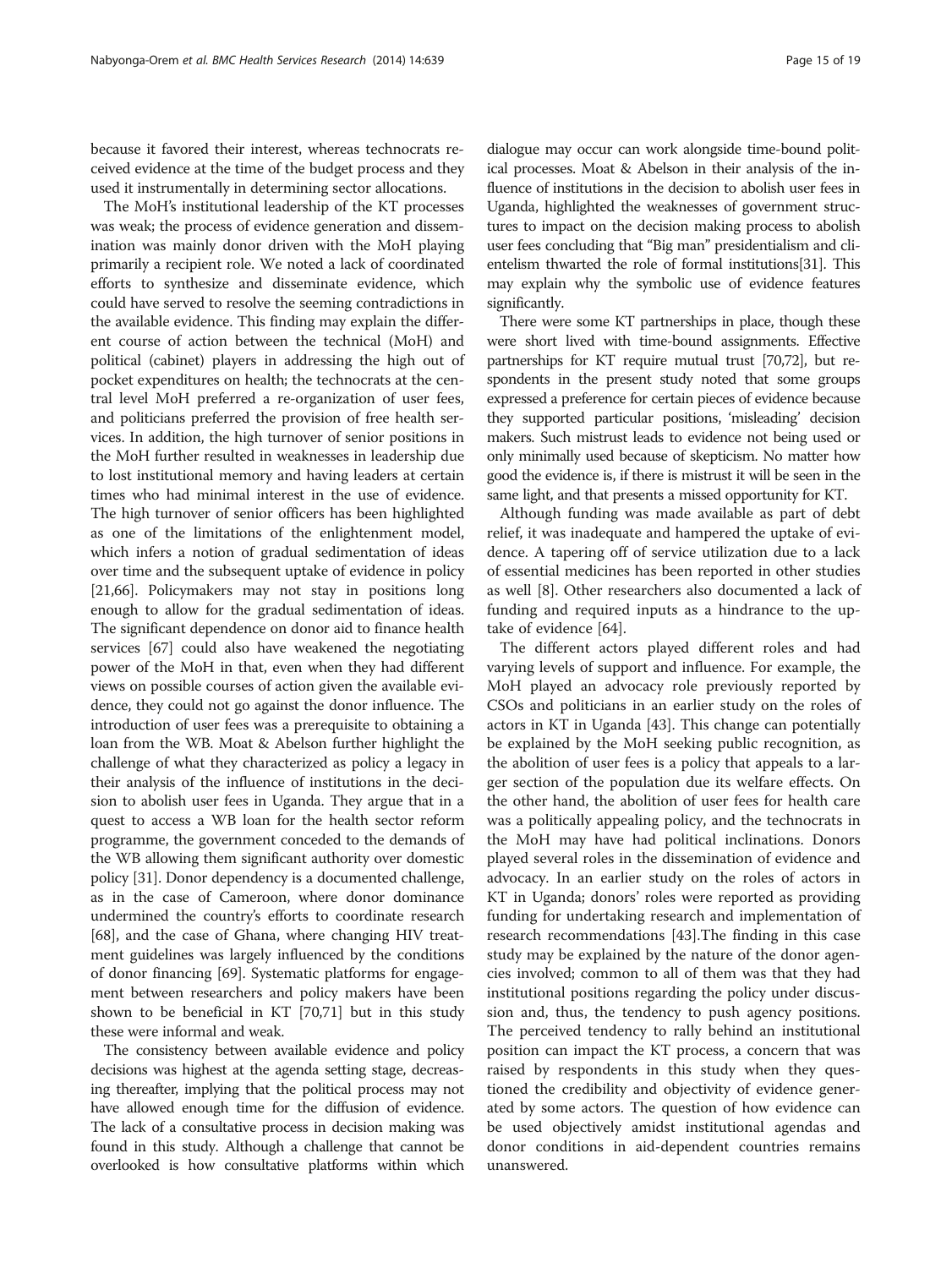Regarding stakeholders' level of support and influence, almost all stakeholders were divided, but for varying reasons. Divided views were found among actors on whom funding decisions and the successful implementation of evidence heavily depended. Consensus is however important for the successful implementation of evidence; for example, prioritized resource allocation to implement evidence can only be realized with an agreed upon course of action [[73\]](#page-18-0). In our study, some respondents noted a suboptimal implementation of the policy to abolish user fees, which has also been documented in other studies [[8\]](#page-17-0).

The political context within which the abolition of user fees occurred also played a role in the uptake of evidence. The timing of presidential elections provided an opportunity. This case is a clear example of Kingdon's problem of political and policy streams meeting up to form a policy window [[74\]](#page-18-0). In the problem stream, there was agitation to try to get policy makers to focus on the problem of user fees. This had been raised from UPPA surveys whose results had been disseminated extensively. Similar agitation also came from the community as complaints. Such agitation was presented to politicians, including those campaigning for the presidency at the time. In the political stream, the issue of user fees for health care was in the election manifesto of the two presidential candidates. Yet the policy stream did have several proposals that were ongoing and were in fact advocated, like the World Bank's proposal to make health care part of the market where one pays to get what they want. Presidential elections provided an opportunity for the three streams to meet and a window presented itself for a policy decision on user fee removal. As one respondent commented, "...if there was no pressure of any kind, evidence by itself would not have constituted sufficient force to enable the government to make the decision." The political window is a documented facilitating factor to the uptake of evidence [[19,](#page-17-0)[74\]](#page-18-0). In addition, user fees for health care were a hindrance to achieving the objectives of the PEAP, which was also reported to have influenced the policy decision. Maja de Vibe et al. noted that ideas and concepts are more likely to be chosen if they are in line with the dominant policy discourse and serve to confirm agreed upon approaches [[74\]](#page-18-0).

#### Comparison with our previously developed MRT

There were similarities as well as differences regarding the factors that impacted uptake of evidence looking at our initial MRT and the factors identified in this study. Regarding the characteristics of the available evidence, although the availability of evidence was crucial, its timeliness, scientific rigor, credibility of researchers and separation of roles between researchers and policy makers, as identified in our initial MRT, did not feature prominently in this case study. Regarding the MoH institutional capacity to lead the KT process, although platforms for engagement were in place, they were short lived, weak and of limited involvement. Mainstreamed mechanisms (within the MoH) to coordinate evidence generation, synthesis and dissemination were absent. Regarding partnerships for KT, although these were in place, they were informal, limited in scope and membership. These weaknesses with standing, we note that there multiple uses of evidence in the decision making process.

The multiple uses of evidence and lack of emphasis on the scientific rigor of the available evidence can be explained by the nature of the case under study. Even when evidence is available, the success of efforts to effectively disseminate, legitimize and consider evidence objectively in policy development will be impacted on by the characteristics of the issue under consideration [\[30](#page-18-0)]. This could be explain by what Contandriopouls et al. categorize as polarizing characteristics of a policy issue where In cases of low issue polarisation, potential users of evidence share similar opinions and preferences, they all see the issue as a problem, discussions are more likely to be technically focuses and instrumental use of evidence realized [\[30\]](#page-18-0). On the other hand, issues of high issue polarisation have a tendency to cause fragmentation given the position of actors involved; discussions are likely to be entangled in political debates and unbalanced power plays and in such instance, symbolic use of evidence in more likely [[30\]](#page-18-0).

In the case of abolition of user fees for health care, the high issue polarisation was noted. The WB was in support of user fees based on their concern to ensure loan sustainability; the government was keen to address hindrances to realization of PEAP objectives user fees for health care being one of them. CSOs were in support of abolition of user fees to improve access to health services for the poor, managers and service providers at decentralized levels were opposed because they stood to lose a source of revenue and politicians at the central and decentralized level stood to lose votes. Contandriopouls et al. further state that if an issue is highly salient in that it will attract a lot of attention and; whether actors are familiar with the issue thus it gains prominence on the agenda [[30,74\]](#page-18-0) will impact the uptake of evidence. The case of user fee was highly salient given that majority of the population were categorized as poor [[75](#page-18-0)] and stood to benefit from the abolition of user fees, indeed community complaints featured strongly. This high salience nature of the issue was also evidenced in the media interest as noted by a respondent who stated that "we used to have newspaper articles highlighting the barriers to access due to user fees". These may explain the multiple uses of evidence, lack of consensus on the available evidence and preferred course of action and; the lack of emphasis the scientific rigor of the evidence.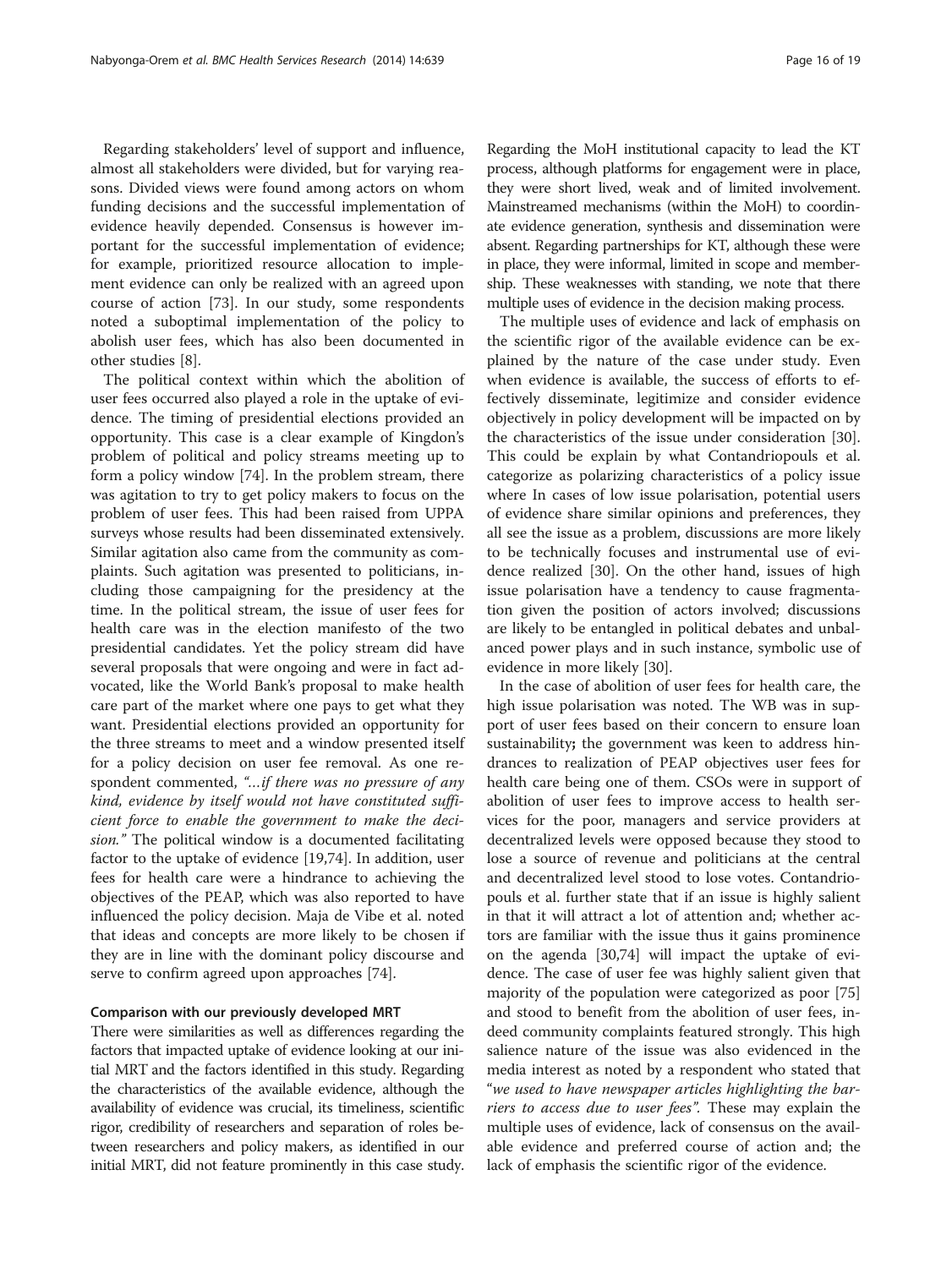## Refined MRT

We refined the initial MRT as follows.

"Evidence will be taken up in policies so as to lead to evidence informed policies in instances where the MoH leads the KT process, there are partnerships for KT in place and, the nature of the policy issue under consideration, the overall government agenda and; the political situation can be expected to play a role".

Evidence must be available and disseminated to stakeholders and;

KT requires strengthened MoH institutional capacity to lead the KT processes and platforms for engagement between researchers and policy makers including civil society need to be in place.

Partnerships for KT need to be in place. There is need to devise mechanisms for stakeholder engagement and resolving conflict of interest. Communities need involvement in evidence generation and KT as well.

A favorable political context in which a political window provides an opportunity for KT and;

Evidence aligning with the overall government policy discourse, enhance uptake.

These contribute to more ownership, adoption and better application of evidence.

#### Strengths and weaknesses of the study

The strength of our study is the diversity of respondents, which provides a rich set of information to study the case. In addition, we have used multiple sources of data (interviews and document review) and mixed methods which have increased the validity and reliability of our findings. The multidisciplinary nature of our study team also strengthens the study given the ability to analyze and interpret data from multiple perspectives.

Among the weaknesses of our study is recall bias, as the KT processes being studied occurred took place some time ago. However, we think that this is not so much of a limitation given the consistency in responses. The direct impact of the abolition of user fees on peoples' welfare, which makes it politically attractive, may have affected the nature of responses in cases where some respondents may have had political inclinations, but this was not assessed in our study. We have used scales developed by Hanney et al. in rating the degree of consistence between the available evidence and policy decisions taken. Although this work was been published [\[24\]](#page-17-0), the rating scales have not been validated in low income settings. Although different types of evidence were available, community complaints, which are not categorized as systematic evidence, seem to have influence the decision of political actors. We did not study the influence of the different types of evidence on decision making because we believed that the different types are interrelated and inform each other passively. For example, expert opinion by definition is based on evidence scientific evidence then weaved with personal values and experience.

#### Policy implications

The objective use of evidence in donor-dependent countries remains a challenge, and part of the solution lies in having strong MoH structures to coordinate prioritized research agendas and KT processes. Although the generation of comprehensive evidence takes time, it remains the best option in order to assess all aspects of policy implications and the feasibility of implementation. Such efforts will need to be planned prior to embarking on the policymaking process. In addition, reaching a consensus on available evidence and the possible course of action is crucial, so as to harnessed to all available resources to facilitate implementation.

#### Research implications

This study has also highlighted other factors which would require more exploration to assess whether outcomes would be different if they were in place, in reference to policies categorized as high issue polarization. These included effective and well-coordinated dissemination of evidence, stakeholders reaching a consensus on the available evidence, the MoH having the negotiating power to take a preferred course of action in line with evidence and, reducing the turnover of senior officers to ensure continuity. In addition, testing our MRT on additional case study will lead to more refinement and perhaps improve the extent to which the MRT can be generalized.

# Conclusion

Evidence was used in several ways in the case of the abolition of user fees. We noted symbolic use of evidence in the form of community complaints by the president to abolish user fees; instrumental use of evidence in the form of routine monitoring data by technocrats in the MoH to negotiate for an increase in the health sector allocation and, conceptual use of evidence in the form of survey data by the cabinet to debate the ills of user fees for health care. What is taken as evidence may vary from case to case due to the stakeholders involved and how much interest and influence they wield. We found divergences and convergence with facilitatory factors identified in our earlier MRT on KT in Uganda. Additional factors and themes emerged as well. Respondents perceived the availability of evidence including its dissemination; the MoH institutional capacity to lead KT processes; the existence of partnerships for KT; a favorable political context; and how evidence aligns with the overall government policy discourse as the factors that impacted the uptake of evidence. We refined our initial MRT as ""evidence will be taken up in policies so as to lead to evidence informed policies in instances where the MoH leads the KT process, there are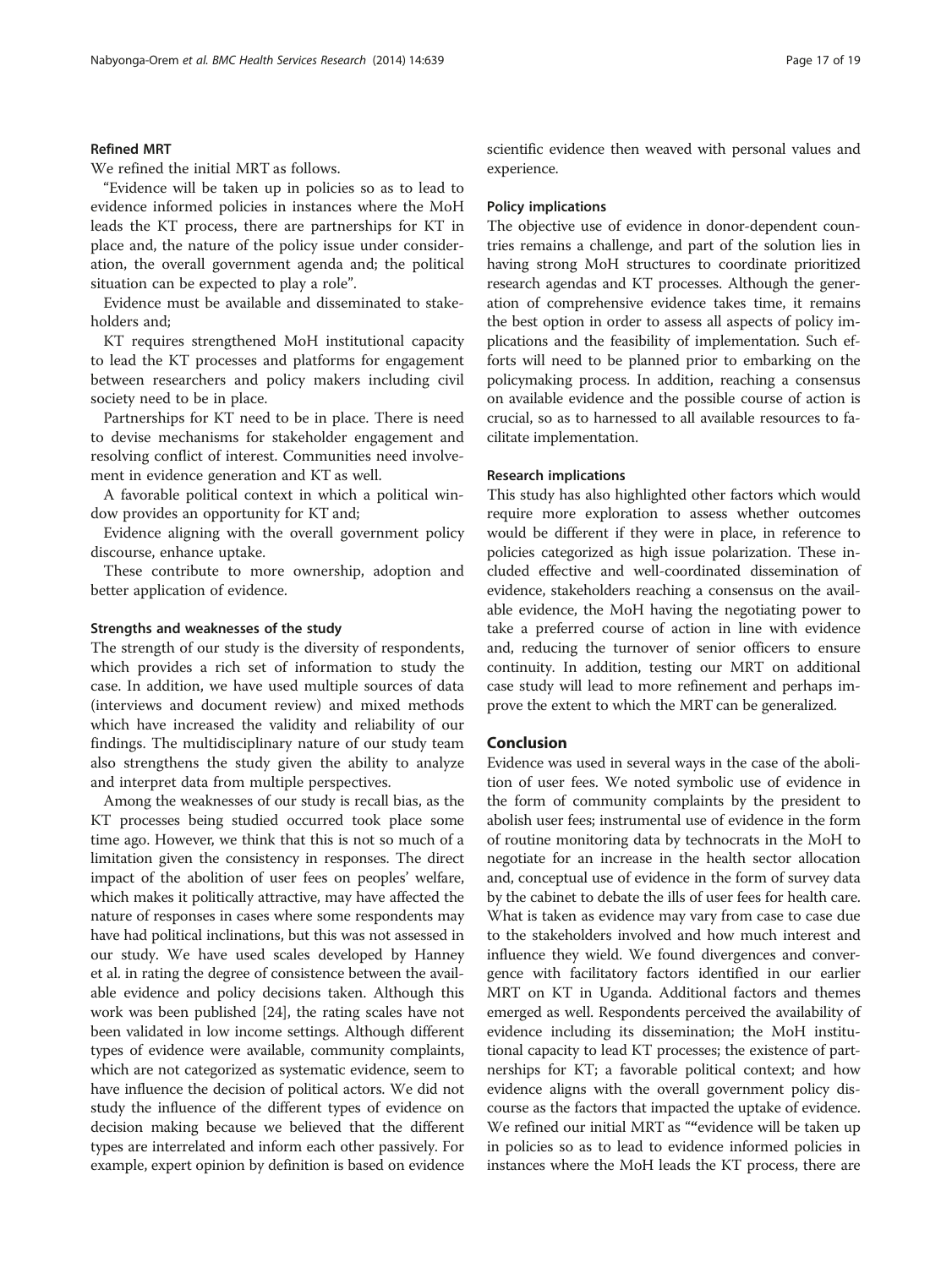<span id="page-17-0"></span>partnerships for KT in place and, the nature of the policy issue under consideration, the overall government agenda and; the political situation can be expected to play a role" We acknowledge that context is very important in KT and our refined MRT may not hold true in all contexts. Thus, applying the MRT calls for understanding the context within which KT processes occur; the stakeholders involved and; the nature of the policy that is to be influenced by the evidence. However, we believe that our theory can serve as a starting point for other countries planning to abolish user fees for health care and seeking to maximize the use of evidence.

# Additional files

[Additional file 1:](http://www.biomedcentral.com/content/supplementary/s12913-014-0639-5-s1.doc) Guideline for document review. Description: Guide used in reviewing documents.

[Additional file 2:](http://www.biomedcentral.com/content/supplementary/s12913-014-0639-5-s2.doc) Document reviewed. Description: Details of documents reviewed.

[Additional file 3:](http://www.biomedcentral.com/content/supplementary/s12913-014-0639-5-s3.doc) In-depth interview guide for policy makers and researchers. Description: Open ended questions to elicit responses from respondents.

#### Abbreviations

CSOs: Civil society organizations; HSSP: Health Sector Strategic Plan; KI: Key informants; KT: Knowledge translation; MOH: Ministry of Finance; MoH: Ministry of Health; MRT: Middle Range Theory; PEAP: Poverty Eradication Action Plan; SWAp: Sector Wide Approach; UNICEF: United Nations Children Fund; UPPAP: Uganda Poverty Participatory Assessment Project; WB: World Bank; WHO: World Health Organization.

#### Competing interests

The authors declare that they have no competing interests.

#### Authors' contributions

JNO contributed to the study design, data collection, data analysis and interpretation and, led the drafting of the manuscript. FS contributed to the study design, interpretation of data and drafting of the manuscript. RM, CK and BM contributed to drafting of the manuscript. BC contributed to the study design, interpretation of data and drafting the manuscript. All authors read and approved the final manuscript.

#### Acknowledgement

The authors thank the study respondents who willingly gave their time to participate in the interviews. This research was funded by the International Development Research Centre (IDRC) in partnership with the Belgian Technical Cooperation, and by the African Doctoral Dissertation Research Fellowship award offered by the African Population and Health Research Centre (APHRC).

#### Author details

<sup>1</sup>WHO Regional Office for Africa, Health systems and services cluster, P.O Box 6, Brazaville, Congo. <sup>2</sup>Makerere University, School of Public Health, P.O. Box 7072, Kampala, Uganda. <sup>3</sup>Regional East African Community Health (REACH) policy initiative, Uganda, College of Health Sciences, P.O. Box 7072, Kampala, Uganda. <sup>4</sup> Institute of Tropical Medicine Antwerp-Belgium, Nationalestraat 155, 2000 Antwerp, Belgium.

#### Received: 23 June 2014 Accepted: 8 December 2014 Published online: 18 December 2014

#### References

1. Costello A: Commentary: should mother and child health services in developing countries be free? BMJ 1997, 314(7085):941.

- 2. Audibert M, Mathonnat J: Cost recovery in Mauritania: initial lessons. Health Policy Plan 2000, 15(1):66–75.
- 3. Boyer S, Marcellin F, Ongolo-Zogo P, Abega SC, Nantchouang R, Spire B, Moatti JP: Financial barriers to HIV treatment in Yaounde, Cameroon: first results of a national cross-sectional survey. Bull World Health Organ 2009, 87(4):279–287.
- 4. van der Geest S, Macwan'gi M, Kamwanga J, Mulikelela D, Mazimba A, Mwangelwa M: User fees and drugs: what did the health reforms in Zambia achieve? Health Policy Plan 2000, 15(1):59–65.
- 5. Nabyonga J, Desmet M, Karamagi H, Kadama PY, Omaswa FG, Walker O: Abolition of cost-sharing is pro-poor: evidence from Uganda. Health Policy Plan 2005, 20(2):100–108.
- 6. Ridde V, Diarra A: A process evaluation of user fees abolition for pregnant women and children under five years in two districts in Niger (West Africa). BMC Health Serv Res 2009, 9:89.
- 7. Lagarde M, Barroy H, Palmer N: Assessing the effects of removing user fees in Zambia and Niger. J Health Serv Res Policy 2012, 17(1):30-36.
- 8. Nabyonga Orem J, Mugisha F, Kirunga C, Macq J, Criel B: Abolition of user fees: the Uganda paradox. Health Policy Plan 2011, 26(2):ii41-ii51.
- 9. Gilson L, McIntyre D: Removing user fees for primary care in Africa: the need for careful action. BMJ 2005, 331(7519):762–765.
- 10. McPake B, Brikci N, Cometto G, Schmidt A, Araujo E: Removing user fees: learning from international experience to support the process. Health Policy Plan 2011, 26(2):ii104-ii117.
- 11. Oxman AD, Schunemann HJ, Fretheim A: Improving the use of research evidence in guideline development: 14. Reporting guidelines. Health Res Policy Syst 2006, 4:26.
- 12. Pang T: Evidence to action in the developing world: what evidence is needed? Bull World Health Organ 2007, 85(4):247.
- 13. Bowen S, Zwi AB: Pathways to "evidence-informed" policy and practice: a framework for action. PLoS Med 2005, 2(7):e166.
- 14. Lomas J, Culver T, McCutcheon C, McAuley L, Law S: Conceptualizing and Combining evidence for health system guidance \_accessed from [\[http://](http://www.cfhi-fcass.ca/migrated/pdf/insightAction/evidence_e.pdf) [www.cfhi-fcass.ca/migrated/pdf/insightAction/evidence\\_e.pdf\]](http://www.cfhi-fcass.ca/migrated/pdf/insightAction/evidence_e.pdf). Canadian Health Services Research Foundation; 2005.
- 15. Dobrow MJ, Goel V, Lemiux-Charlse L, Black NA: The impact of context on evidence utilisation: a framework for expert groups developing health policy recommendation. Soc Sci Med 2006, 63(7):1811-1824.
- 16. Dobrow MJ, Goel V, Upshur E: Evidence-based health policy: context and utilisation. Soc Sci Med 2004, 58(1):207–217.
- 17. Moat KA, Lavis JN, Abelson J: How contexts and issues influence the use of policy-relevant research syntheses: a critical interpretive synthesis. Milbank Q 2013, 91(3):604–648.
- 18. Weible CM, Sabatier PA, McQueen K: Themes and variations: taking stock of the advocacy Coaliation framework. Policy Stud J 2009, 37(1):121–140.
- 19. Young J: Research, policy and practice: why developing countries are different. J Int Dev 2005, 17:727–734.
- 20. Crosby B: Stakeholder analysis: a vitaltool for strategic management. Washington DC: USAID; 1992.
- 21. Sauerborn R, Nitayarumphong S, Gerhardus A: Strategies to enhance the use of health systems research for health sector reform. Trop Med Int Health 1999, 4(12):827–835.
- 22. Straus SE, Tetroe J, Graham I: Defining knowledge translation. CMAJ 2009, 181(3–4):165–168.
- 23. Estabrooks CA, Thompson DS, Lovely JJ, Hofmeyer A: A quide to knowledge translation theory. J Contin Educ Health Prof 2006, 26(1):25-36.
- 24. Hanney SR, Gonzalez-Block MA, Buxton MJ, Kogan M: The utilisation of health research in policy-making: concepts, examples and methods of assessment. Health Res Policy Syst 2003, 1(1):2.
- 25. Canadian Institute of Health research: Developing a CIHR framework to measure the impact of health research (cihr synthesis report). In: More about knowledge translation at CIHR. CIHR, vol. Retrieved January 2014, from <http://publications.gc.ca/collections/Collection/MR21-65-2005E.pdf>,. Ottawa ON K1A 0W9: CIHR; 2005.
- 26. Buse K, Mays N, Walt G: Making health policy. Berkshire England: McGraw-Hill International; 2012.
- 27. Nabyonga JO, Mafigiri DK, Marchal B, Ssengooba F, Macq J, Criel B: Research, evidence and policymaking: the perspectives of policy actors on improving uptake of evidence in health policy development and implementation in Uganda. BMC Public Health 2012, 12:109.
- 28. Merton RK: Social theory and social structure. New York: Free Press; 1968.